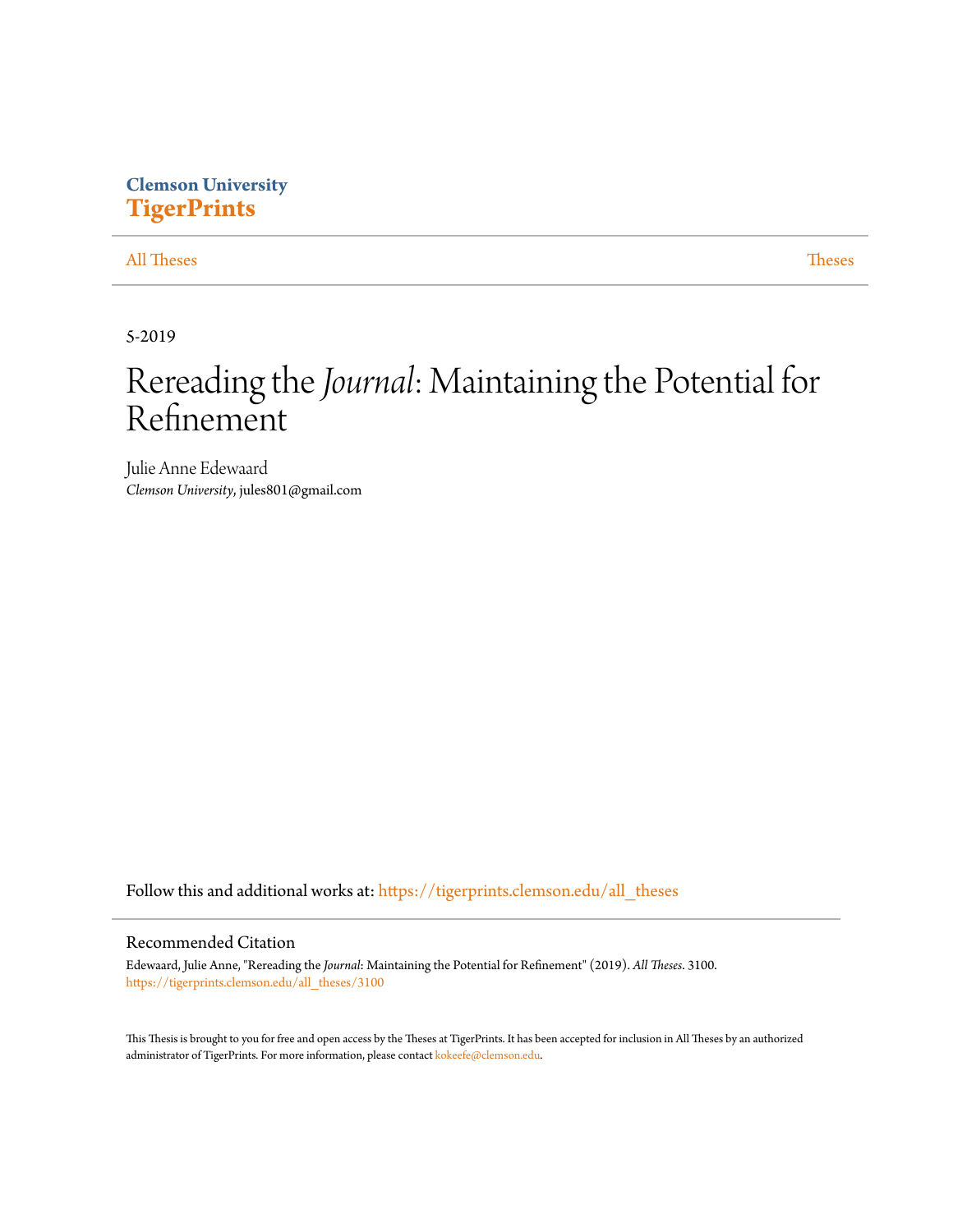#### REREADING THE *JOURNAL*: MAINTAINING THE POTENTIAL FOR REFINEMENT

A Thesis Presented to the Graduate School of Clemson University

In Partial Fulfillment of the Requirements for the Degree Master of Arts English

> by Julie A. Edewaard May 2019

Accepted by: Dominic Mastroianni, Committee Chair Andrew Lemons Matthew Hooley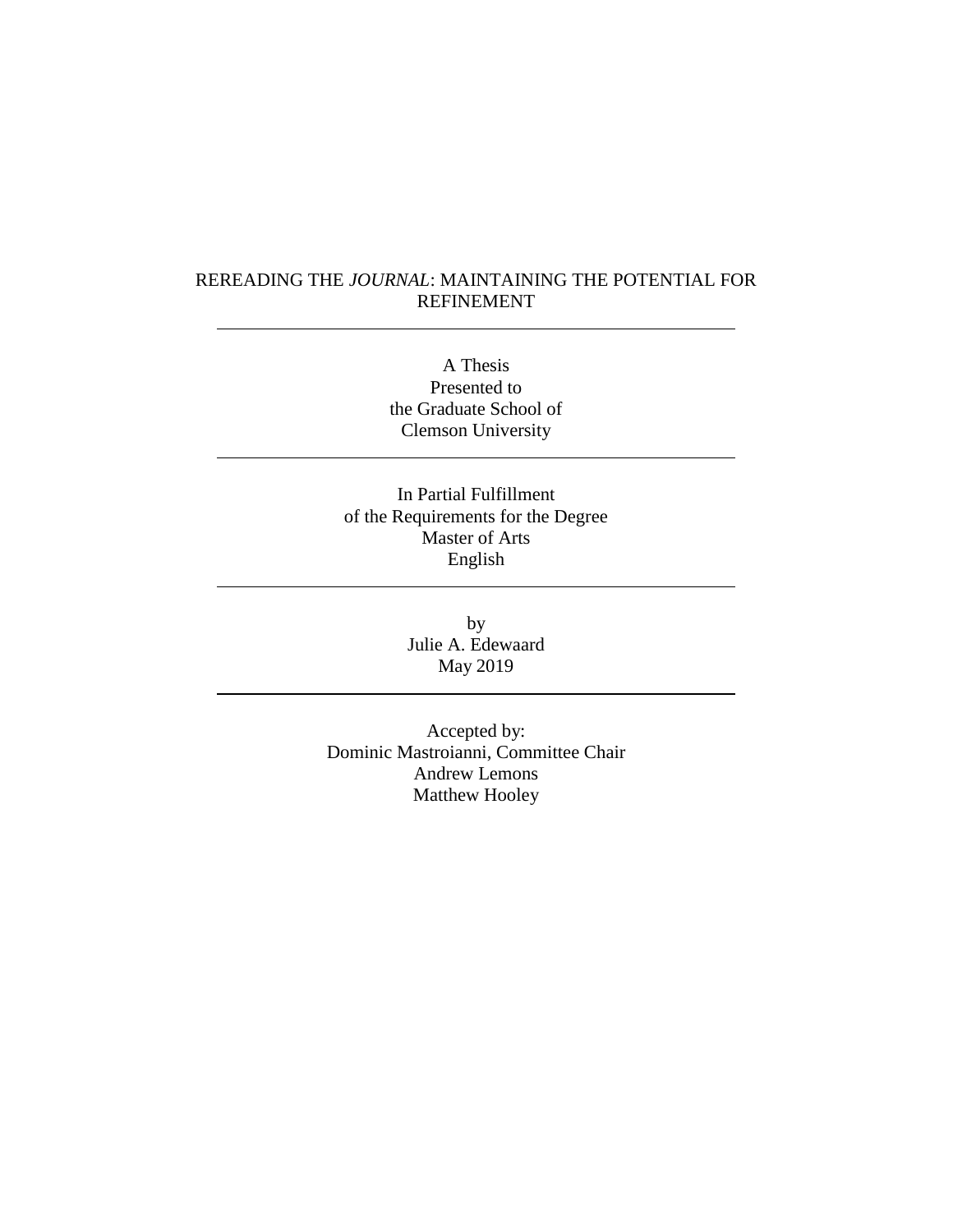#### ABSTRACT

While much of the *Journal* exemplifies Henry David Thoreau's intent to improve the self, this thesis suggests that the *Journal* was used as a device for maintaining the *potential* to improve, or refine, rather than acting as a conduit for achieving the fully improved self. In his progress toward becoming his ideal self, Thoreau performs an act of defamiliarization in his writing by omitting himself from his entries and by writing about himself indirectly by writing about an entity that is separate from him, nature. This paper also explores the importance of the concept of change for Thoreau as it appears to be an integral factor in the identity of an individual and as Thoreau glorifies this abstract concept in his extensive calendrical work. In mapping the changes in nature, Thoreau perhaps aims to map the reciprocal changes in himself, whereby he may gain a more complete understanding of himself; however, gaining a complete knowledge of the self is also not Thoreau's intent as doing so would imply that there is nothing new to discover. The *Journal*, therefore, is a device for creating the *potential* to learn something new rather than a device for understanding the self completely, and this maintenance of potential for endless discovery also elicits endless potential for refinement. This thesis, therefore, argues that Thoreau does not wish to achieve the fully refined self because doing so would imply that he could no longer improve and that there would be no more possibility, nor need, for the "change" which he glorifies. As the format of the *Journal* is also in a constant state of potential for refinement, Thoreau is able to refine the very process he uses to refine himself; however, the true value of this is its potential for this

ii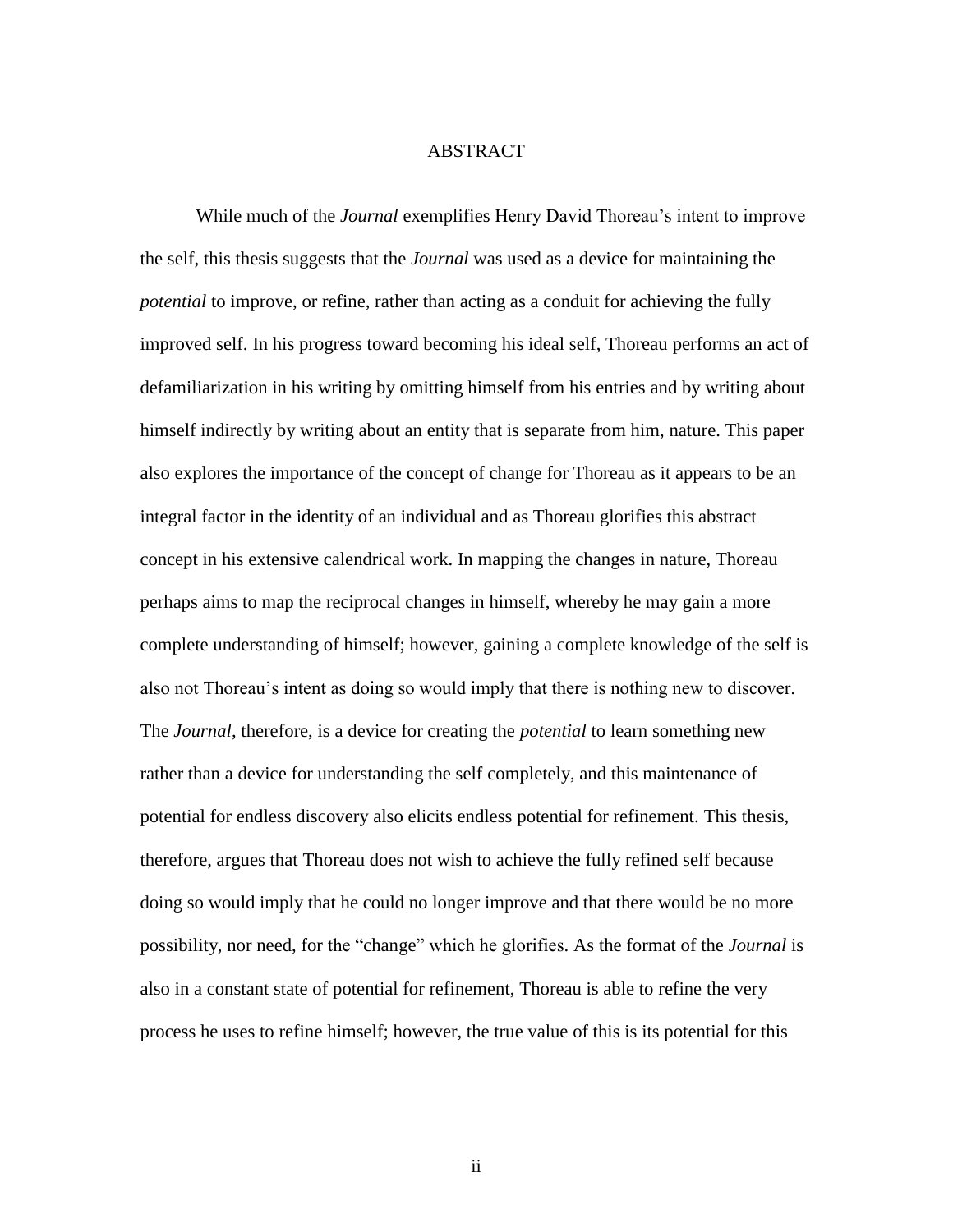meta-refinement as Thoreau's *Journal* maintains the endless potential for both the discovery and refinement of the self.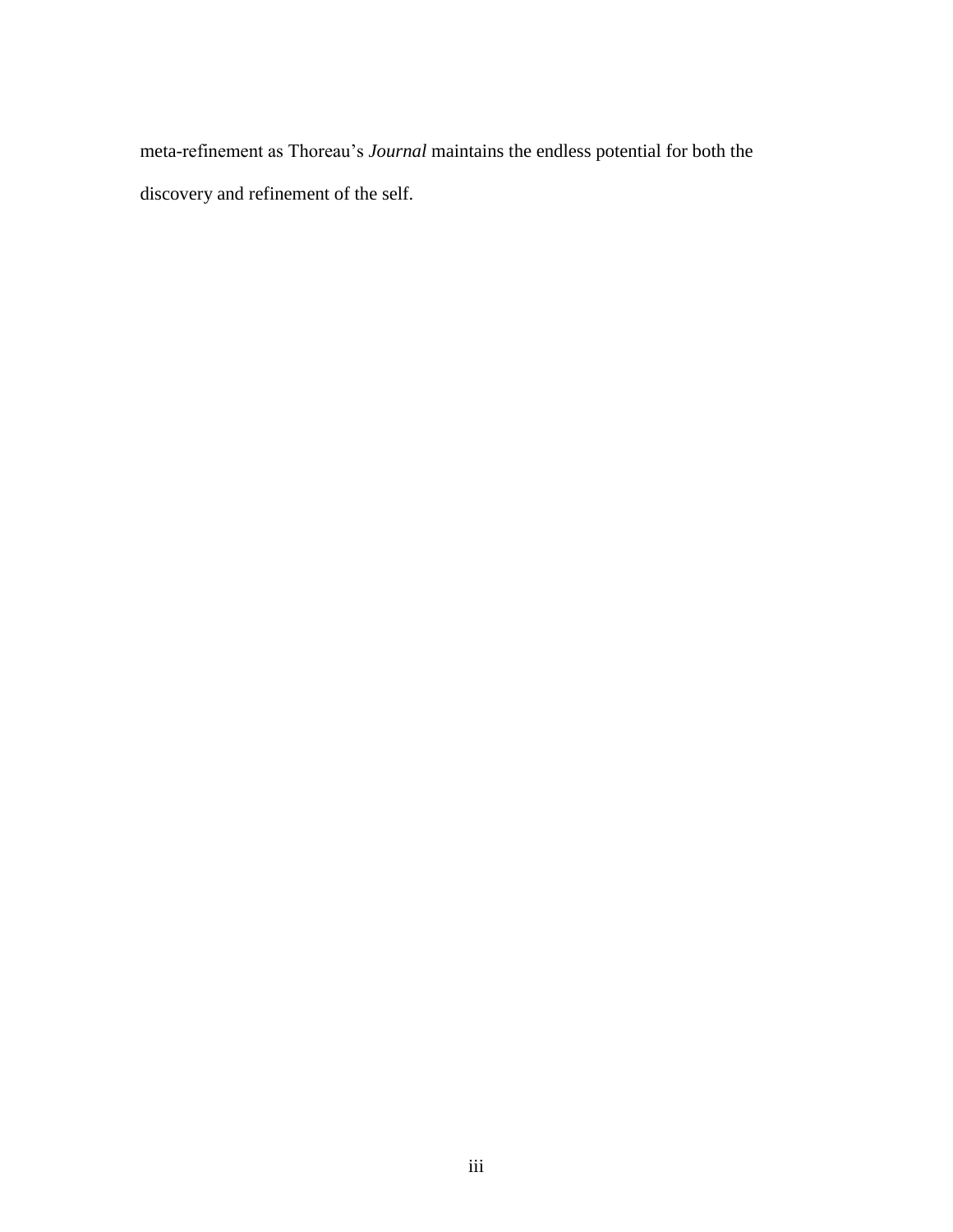## TABLE OF CONTENTS

## Page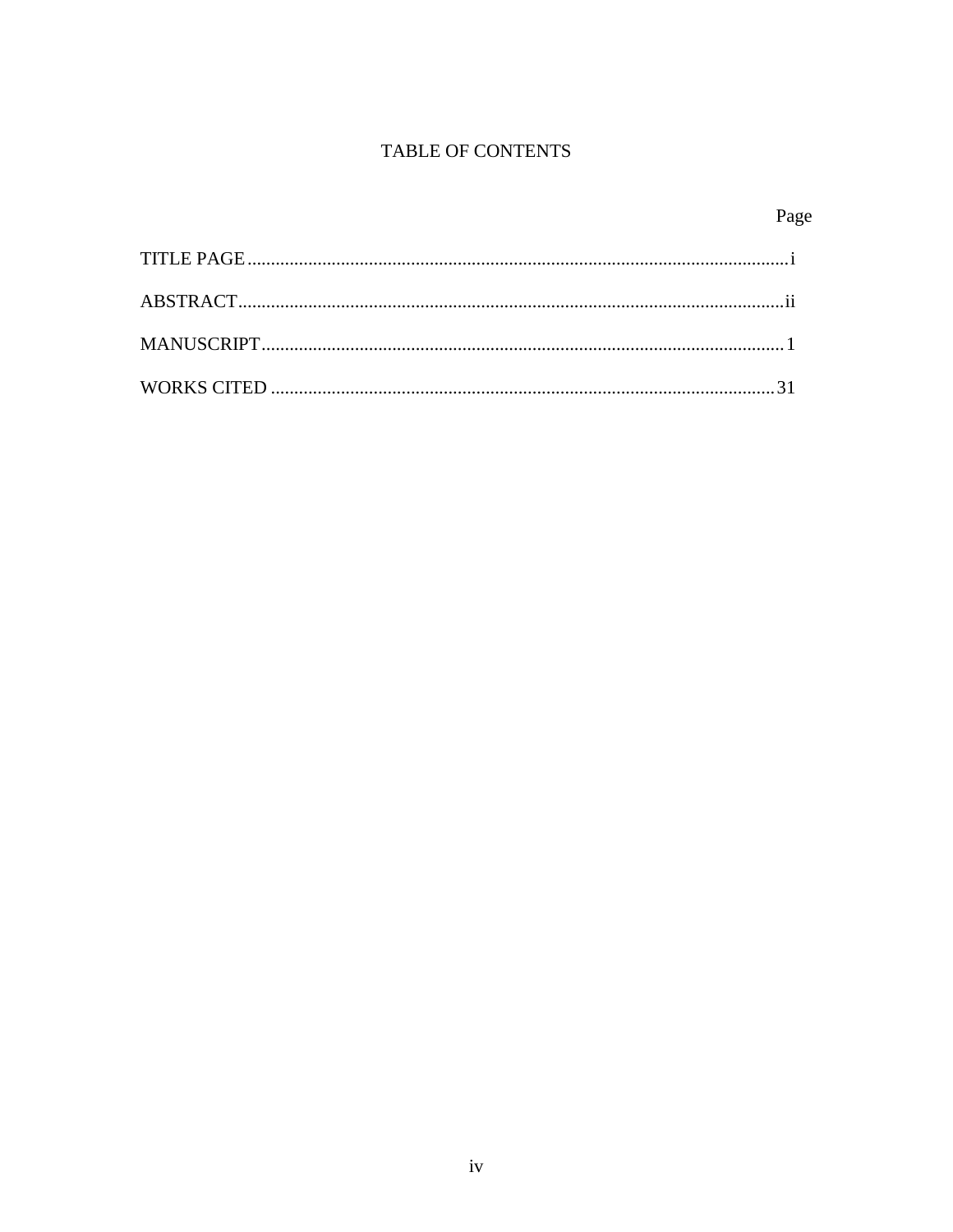### REREADING THE *JOURNAL*: MAINTAINING THE POTENTIAL FOR REFINEMENT

In writing about nature and in omitting himself from many entries in his *Journal*, Henry David Thoreau sought to create a new "side of the eye" (1: 304) through which to view himself upon return to his *Journal*. By a process of "cease[ing] to understand" himself (3: 148), Thoreau practices a sort of self-defamiliarization which made way for the "possibility of [his] own improvement" (3: 312). In this way, his *Journal* became a device for recursive self-analysis which he used to refine himself in his pursuit of becoming what he "aspire[d] to become" (10: 317). On July 16, 1851, in phrasing resembling a *metta* prayer<sup>1</sup>, Thoreau writes, "May I so live and *refine* my life as fitting myself for a society ever higher than I actually enjoy" (3: 311, emphasis added). Since Thoreau's intent was to *refine* his life for a higher society, I will use the terms "refine" and "refinement" when writing of Thoreau's progress toward becoming his ideal self. The word "refine" implies sliding backward so as to move forward and chiseling away what is unnecessary to make room for that which may later stimulate and inspire. For Thoreau, therefore, "refinement" clearly articulates his process of progressing toward his

<sup>&</sup>lt;sup>1</sup> In the Theravada school of Buddhism, *metta bhavana*, or loving-kindness meditations, are practiced by those "who wish to cultivate universal friendliness or lovingkindness" (Patel 330). This practice which aims to expand one's circle of love and compassion begins with oneself, "[B]y first extending friendliness to oneself" (330). These meditations, when translated into English, include lines that begin with the words "May I…" The last line of the first part of this meditation, "May I take care of myself, happily" (Dhammarakkhita 2), seems reminiscent of Thoreau's words in this entry on July 16, 1851: "May I treat myself with more & more respect & tenderness-…May I treat myself tenderly as I would the most innocent child whom I love…" (3: 311). Though Thoreau may not have known about the practice of *metta bhavana*, it is not irrelevant to bring Thoreau into juxtaposition with Buddhist thought since Thoreau may have been influenced by the Buddhist text he translated from French into English for the *Dial* in 1844 which he titled "The Preaching of the Buddha: White Lotus of the Good Law" (McGregor 204).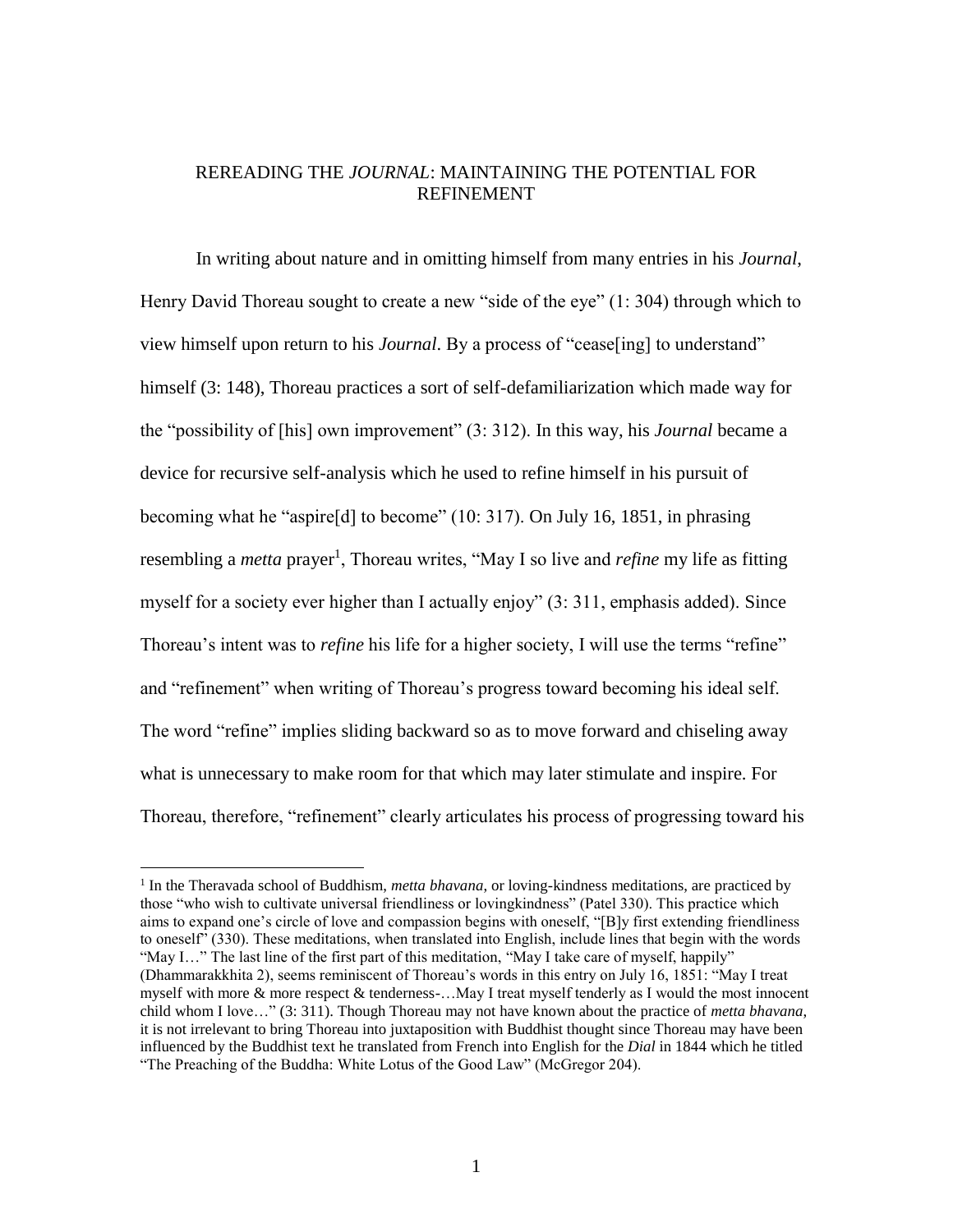ideal self because this process requires a returning to past entries for inspiration, a "cast[ing] off" of "scurf" (10: 317), a "letting go of what [he] knows" (Walls 308), a "ceas[ing] to understand" himself, a stepping backward so as to gain a new perspective, and an allowing of himself to "drop plumb down" as opposed to constantly "striv[ing] upwards" (1: 133).

In the entry for January 22, 1852, Thoreau writes extensively of his intent to be the audience of his *Journal*<sup>2</sup> whereby the *Journal* becomes a device for progress (whether of writing or of self) which achieves its utility when he returns to his entries:

To set down such choice experiences that my own writings may inspire me.- and at last I may make wholes of parts.

Certainly it is a distinct profession to rescue from oblivion & to fix the sentiments & thoughts which visit all men more or less generally. That the contemplation of the unfinished picture may suggest its harmonious completion. Associate reverently, and as much as you can with your loftiest thoughts. Each thought that is welcomed and recorded is a nest egg-by the side of which more will be laid. Thoughts accidentally thrown together become a frame-in which more may be developed-& exhibited. Perhaps this is the main value of a habit of writing-of keeping a journal. That so we remember our best hours-& stimulate

<sup>&</sup>lt;sup>2</sup> In the "Historical Introduction" of *Volume 4*, Leonard N. Neufeldt and Nancy Simmons seem to suggest that Thoreau was perhaps the only intended audience; the "natural form" of the *Journal*, they argue, caused Thoreau to be "[r]econciled to the idea that perhaps his only audience was himself" (Neufeldt and Simmons 642). However, there is much debate about whether or not Thoreau wrote his *Journal* with any notion of it reaching an outside audience. Sharon Cameron posits the notion of a "posthumous audience" (Cameron 98) and much of the material in his *Journal* was synthesized into his essays, lectures, and books which were intended for an outside audience (Petrulionis 402, Rossi and Thomas 376, Walls 254-255).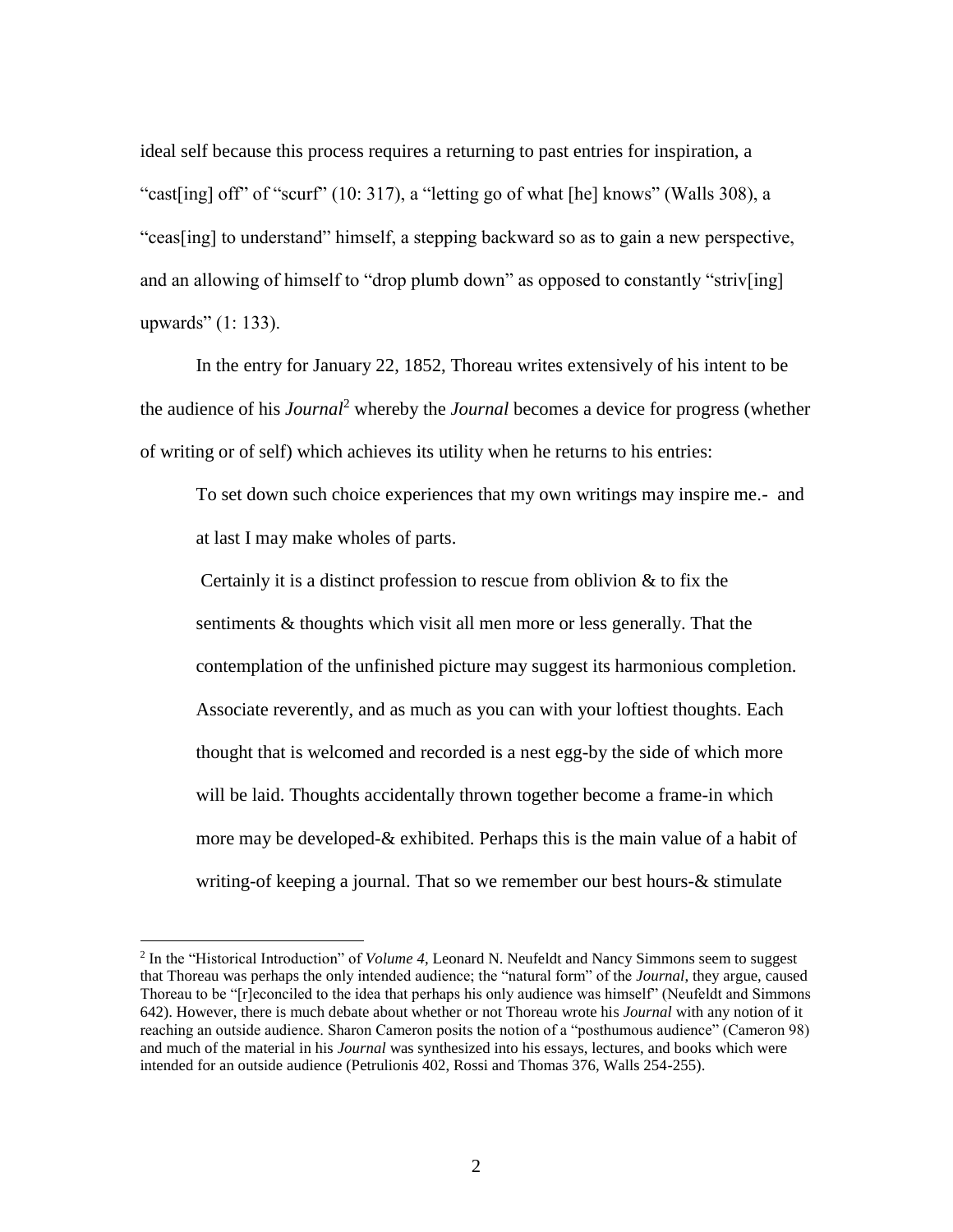ourselves. My thoughts are my company- They have a certain individuality  $\&$ separate existence-aye personality. Having by chance recorded a few disconnected thoughts and then brought them into juxtaposition-they suggest a whole new field in which it was possible to labor  $\&$  to think. Thought begat thought. (4: 277-278)

This passage not only exemplifies Thoreau's intent to preserve his thoughts, it also defines the purpose of a journal which, for Thoreau, is to preserve those experiences which may facilitate further writing and perhaps even engender a space, as this paper will argue, where he may create the possibility of gaining true knowledge of the self. Though recording experiences in the written form may reinforce memory in the act itself, since the purpose of remembering is to "stimulate" and "inspire," these two words suggest that one must *return* to those written experiences, as if rereading what he had written some time later may compel him to write or may encourage and uplift him in other, more general, endeavors. Bringing "disconnected thoughts" into "juxtaposition" would also require a return to the *Journal* in the act of rereading as cataloging and connecting many thoughts written across multiple entries would likely require some record of these thoughts in order to analyze one alongside others. The *Journal*, therefore, becomes an external memory<sup>3</sup> through which, upon return, Thoreau can "remember."

Perhaps one reason Thoreau was intent on writing in a journal was because Ralph Waldo Emerson's words echoed: "Keep a journal. Pay so much honor to the visits of Truth to your mind as to record those thoughts" (Walls 87). In heeding Emerson's advice,

<sup>&</sup>lt;sup>3</sup> This phrase is borrowed from Oatley and Djikic's article, "Writing as Thinking."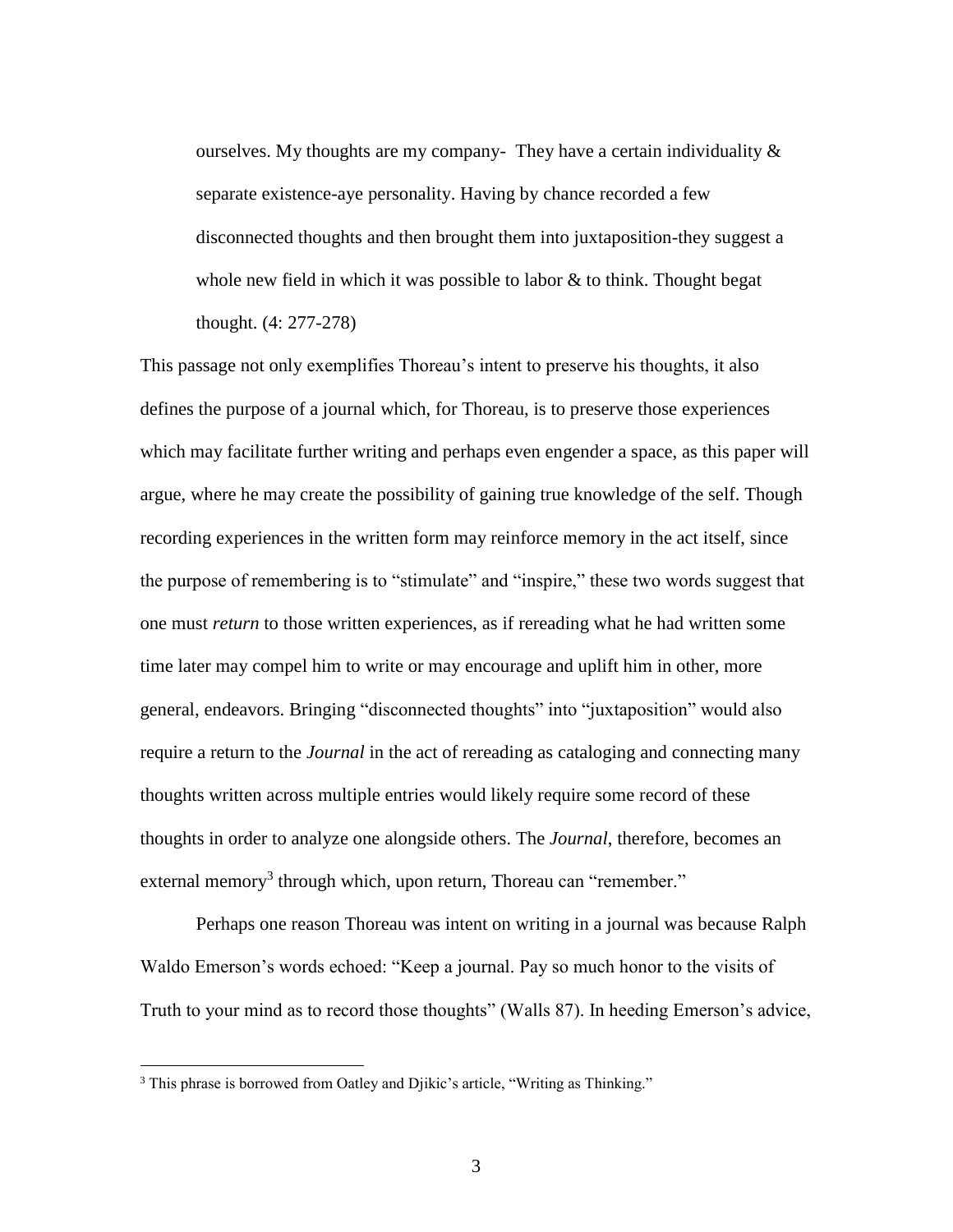the *Journal*, therefore, was perhaps just such a place to preserve and digest those "Truths" which visited Thoreau.<sup>4</sup> In the "Historical Introduction" of *Volume 7*, Nancy Simmons and Ron Thomas write that "Thoreau's observations exemplify his conviction that the value of a fact should not be underrated, because 'it will one day flower in a truth'" (Simmons and Thomas 410). This phrase is taken from Thoreau's essay, "Natural History of Massachusetts," in which he writes, "Let us not underrate the value of a fact; it will one day flower in a truth. It is astonishing how few facts of importance are added in a century to the natural history of any animal. The natural history of man himself is still being gradually written" ("Natural History of Massachusetts" 26). In this passage, it is as if the knowledge of man is "still being…written" since those facts have yet to blossom into the "truths" which will illuminate the history of man.

In writing about nature and recording "natural facts" (Emerson 20), Thoreau perhaps thought that these facts would "flower in a truth," a metaphor so pertinently used as it directly relates to what Buell calls the "theory of correspondence" (Buell 117). This theory adopted by Emerson from Emanuel Swedenborg is "[t]he idea that natural phenomena had spiritual as well as material significance" (Buell 117) and is perhaps best articulated in Emerson's words from chapter four of "Nature": "Every natural fact is a symbol of some spiritual fact. Every appearance in nature corresponds to some state of the mind, and that state of the mind can only be described by presenting that natural appearance as its picture" (Emerson 20). While Buell states that Thoreau "took a more

<sup>&</sup>lt;sup>4</sup> The term "visit" here is reminiscent of Thoreau's entry mentioned above: "...to fix the sentiments  $\&$ thoughts which *visit* all men more or less generally…" (emphasis added).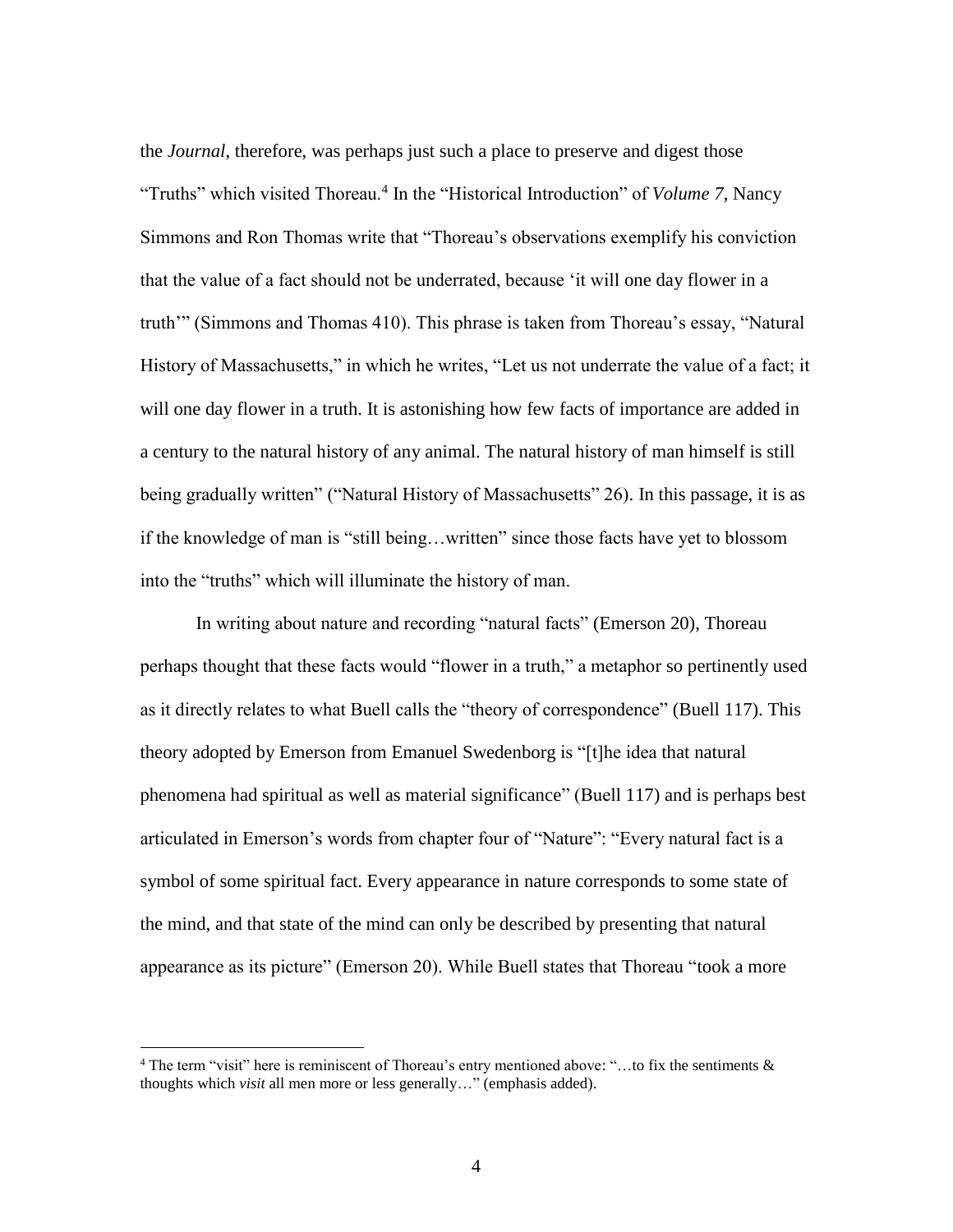empirical and 'scientific' approach to nature after 1850," deriving "spiritual facts" from "natural facts" seems to be one of the reasons for Thoreau's initial method in writing about nature, and though Thoreau perhaps moved to a more "empirical approach," I doubt Emerson's words ever completely left him. Writing in his *Journal*, therefore, was perhaps a way for Thoreau to deposit anything that might not initially be recognizable as "a truth" but that may eventually reveal itself to be so, especially upon return to his *Journal* in the act of rereading it.

On July 6, 1840, Thoreau writes of the *Journal* as a beach on which daily occurrences are the waves that carry treasures to its sands: "Let the daily tide leave some deposit on these pages, as it leaves sand and shells on the shore. So much increase of *terra firma*. This may be a calendar of the ebbs and flows of the soul; and on these sheets as a beach, the waves may cast up pearls and seaweed" (1: 151). Though he cannot be sure that everything he writes will actualize into a "Truth," as Thoreau writes that the "waves *may* cast up pearls and seaweed," this perhaps is one of the reasons he is so adamant about keeping a journal. In *Thoreau's Morning Work*, H. Daniel Peck writes that this is an aspect specific to the genre of the journal because, through Thoreau's writing of "incidental experiences or perceptions," "hidden significance might later emerge as a part of a larger pattern…" (Peck 44). Peck further posits that "[o]ne can never know precisely what is important to remember in the moment" as "only time will tell" (Peck 44). This may be the reason Thoreau made the shift in 1850 to write entries more consistently. Peck notes that before this year, Thoreau's entries were inconsistent and even "fragmentary;" however, in May of 1850, Thoreau "began to preserve his Journal entries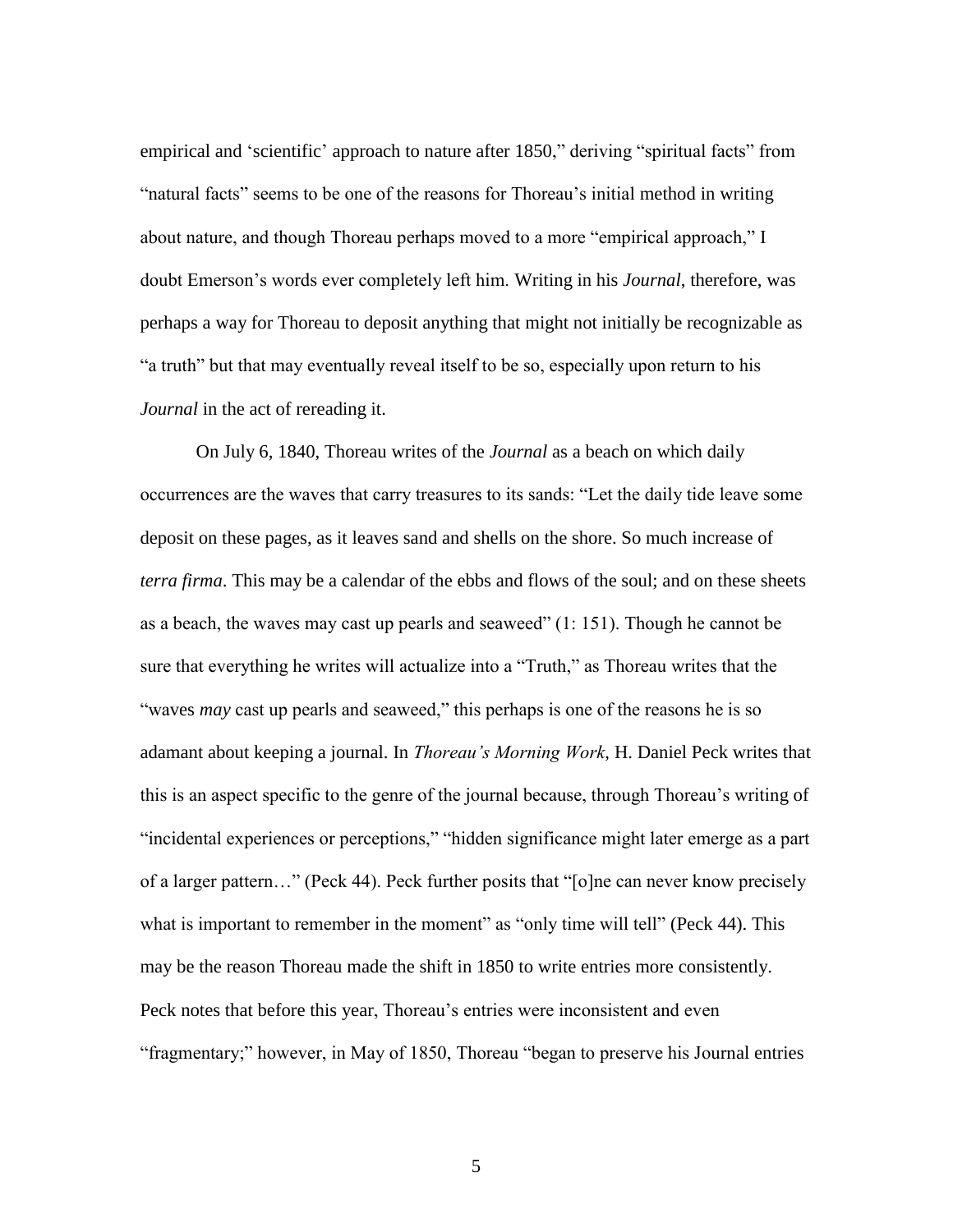in full…" (Peck 41). This shift marks the moment when Thoreau's *Journal* became a "deliberately constructed work of art" (Miller 4) and when Thoreau started "writing not only in his Journal but for it as well" (Peck 41). Perhaps in reminiscing on his words from the 1840 entry quoted above, Thoreau felt that writing extensively and consistently would cause him to encompass those natural facts which may be recognized as truths upon rereading; though at times the waves may consist only of foam and water, Thoreau is aware that there are other times when the tides will bring to the surface those lustrous white gems.

Writing is, for Thoreau, a way of defamiliarizing himself with the intent of creating the opportunity to view himself as he never had before. In "Art, as Device," Viktor Shklovsky writes that art's true purpose is "to create the sensation of seeing, and not merely recognizing, things; the device of art is the 'enstrangement' of things and the complication of the form, which increases the duration and complexity of perception, as the process of perception is, in art, an end in itself and must be prolonged" (Shklovsky 162). The *Journal* is certainly a form of art as it contains the expressions of Thoreau's interpretations and perceptions of his outer world, encased in his own words. As art, for Shklovsky, is meant to "enstrange," or defamiliarize, its subjects so as to create the opportunity for an increased and complexified perception, it seems Thoreau also uses his *Journal* to defamiliarize its subject (which I will suggest is himself) so as to create the opportunity to understand its subject in a novel way.

On July 16, 1851, Thoreau directly expresses his intent to defamiliarize himself: "Let me forever go in search of myself- Never for a moment think that I have found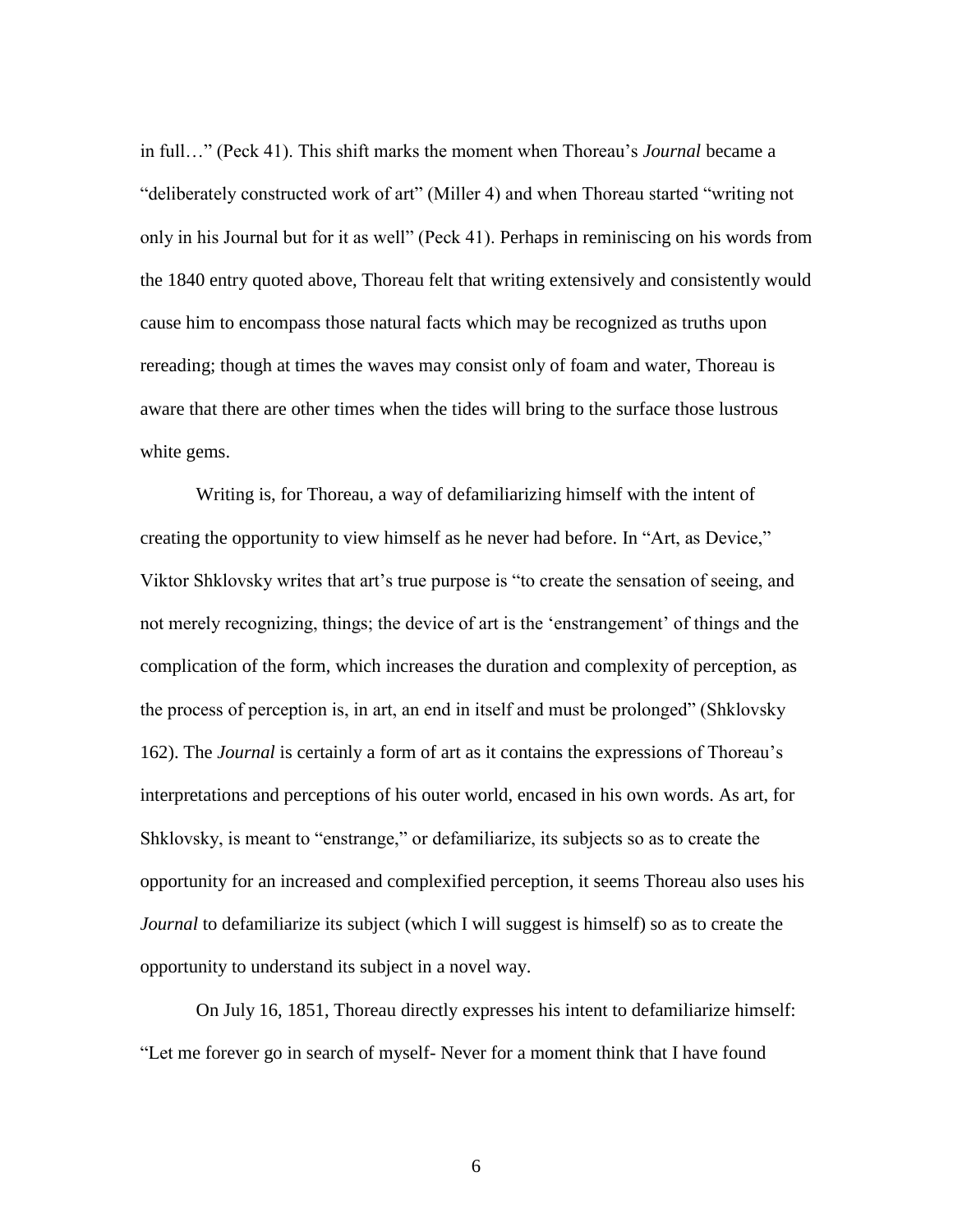myself. Be as a stranger to myself never a familiar-seeking acquaintance still" (3: 312). Thoreau's desire to forever view himself as a "stranger" perhaps stems from his intent for continued inward reflection as he writes in the same entry, "What temple what fane what sacred place can there be but the innermost part of my own being? The possibility of my own improvement, that is to be cherished" (312). Perhaps this process of defamiliarization which forces Thoreau to forever pursue knowledge of his inner self creates the possibility for his refinement, much as an artist may refine his work so long as there are new techniques to be learned and there are noticeable areas which require revision.

Learning about the self, for Thoreau, is accomplished through a willingness to let go of viewing oneself directly, as Thoreau seeks to discover a less common gaze whereby he may expand his range of perception. On April 27, 1841, he writes: "It is only by a sort of voluntary blindness, and omitting to see, that we know ourselves, as when we see stars with the side of the eye" (1: 304-305). I think this seeing stars with the "side of the eye" can be seen as a metaphor for defamiliarization; when looking at an object directly, one is able to recognize it, even identify it by name. However, if one *never* looks at the same object directly, he may be able to say something about its color and perhaps its shape, but he may never be able to assign its name as it is no longer familiar to him, and yet that defamiliarization creates a new perspective through which he may discover something new about the object.

Thoreau seems to agree with the idea that using averted vision will defamiliarize an object as he writes on February 9, 1852: "If we incline our heads never so little the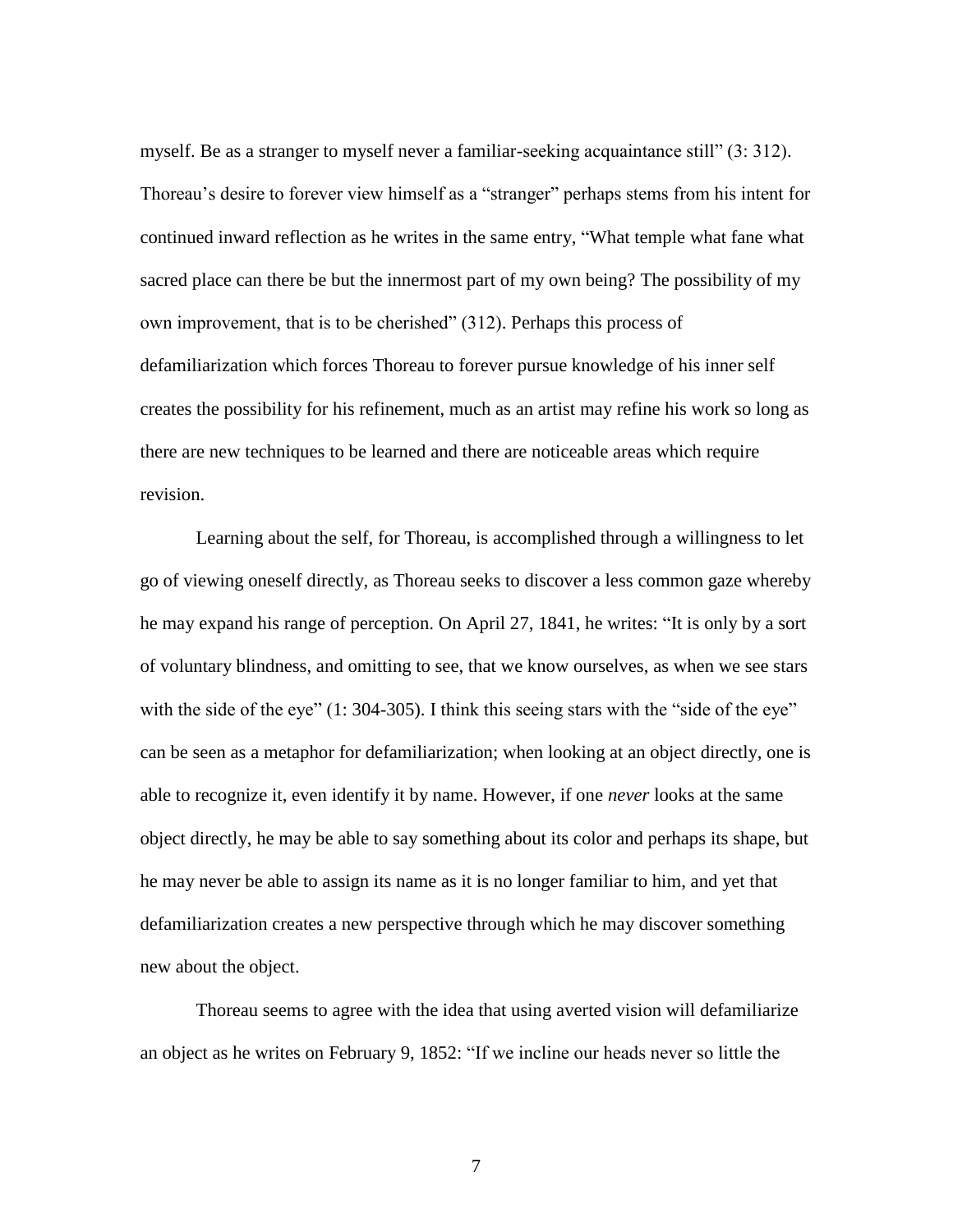most familiar things begin to put on some new aspect" (4: 339). Aside from stars, most objects are better seen when viewed directly, but Thoreau advises that we divert our gaze by a "voluntary blindness, and omitting to see," phrases which both suggest we refuse to even look at the subject we are trying to understand. In this way, the self is defamiliarized because we are forced to look elsewhere, anywhere but the direct examination of ourselves, in order to learn about ourselves. In the same way, Thoreau aims to defamiliarize himself by diverting his gaze to a subject outside of himself, specifically nature, as an attempt to gain true knowledge of the self.

Thoreau's attempt at "voluntary blindness" also implies a willingness to let go of any previously held knowledge of phenomena in order to obtain this "true knowledge," and other passages in his *Journal* exemplify this intent. On November 21, 1850, he writes of looking over Fair Haven Pond and the fish-hawks there, "Yet I do not see what these things can be. I begin to see such an object when I cease to *understand* it-and see that I did not realize or appreciate it before-but I get no further than this" (3: 148). In *Henry David Thoreau: A Life*, Laura Dassow Walls relates this passage to Thoreau's entry on February 27, 1851 saying that, for Thoreau, "to 'get further' means knowing, but also letting go of what one knows," and this is the way to attain "true knowledge" (Walls 308). His words on February 27 clearly articulate his belief that "ceas[ing] to understand" makes way for what Walls terms "true knowledge":

Of two men, one of whom knows nothing about a subject, and what is extremely rare, knows that he knows nothing-and the other really knows something about it,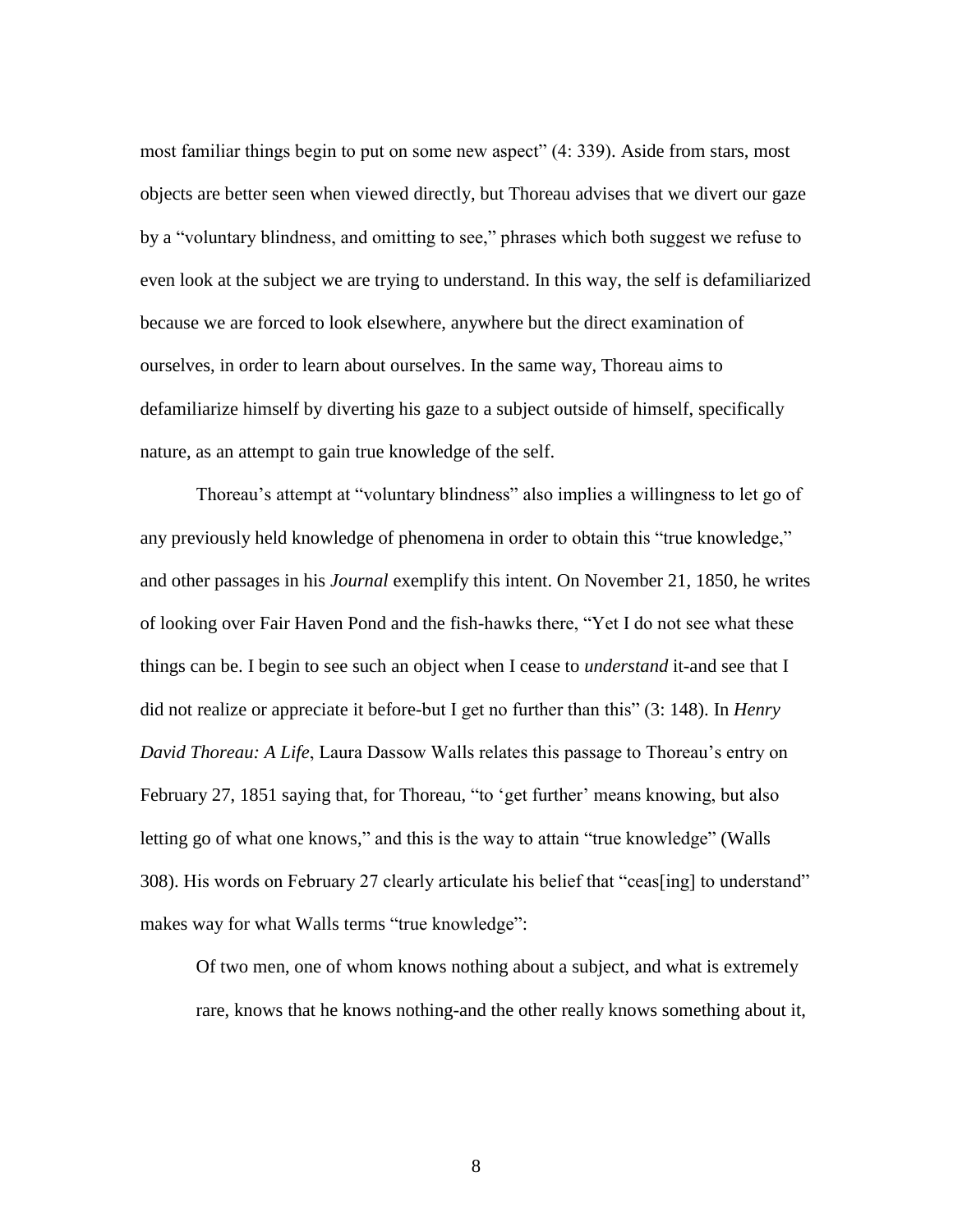but thinks that he knows all- What great advantage has the latter over the former? Which is the best to deal with?

I do not know that knowledge amounts to anything more definite than a novel & grand surprise on a sudden revelation of the insufficiency of all that we had called knowledge before. An indefinite sence [*sic*] of the grandeur & glory of the

In asking the question, "What greater advantage has the latter over the former?" he suggests that the latter has no such advantage. It seems that to attain knowledge, according to Thoreau, one must occupy the position of the starting point, letting go of all knowledge save the notion that he knows nothing. "True knowledge" then, for Thoreau, is the realization that the knowledge he previously had about a certain phenomenon is insufficient, and this questioning of his knowledge about one phenomenon would elicit him to question his previous knowledge on all the phenomena in the Universe, as he begins to realize that *all* of his knowledge may be insufficient.

Universe. It is the lighting up of the mist by the sun (3: 198)

Walls writes that, for Thoreau, the "first step to true knowledge was learning everything he could" (308), and this learning created the potential for gaining true knowledge because once he learned something new about a certain phenomenon, Thoreau would at that moment become aware of all that he had not known, and still did not know, about the phenomenon. In his first chapter of *Walden*, Thoreau quotes Confucius on "true knowledge" in words which seem to more clearly articulate what Walls means by this phrase: "'To know that we know what we know, and that we do not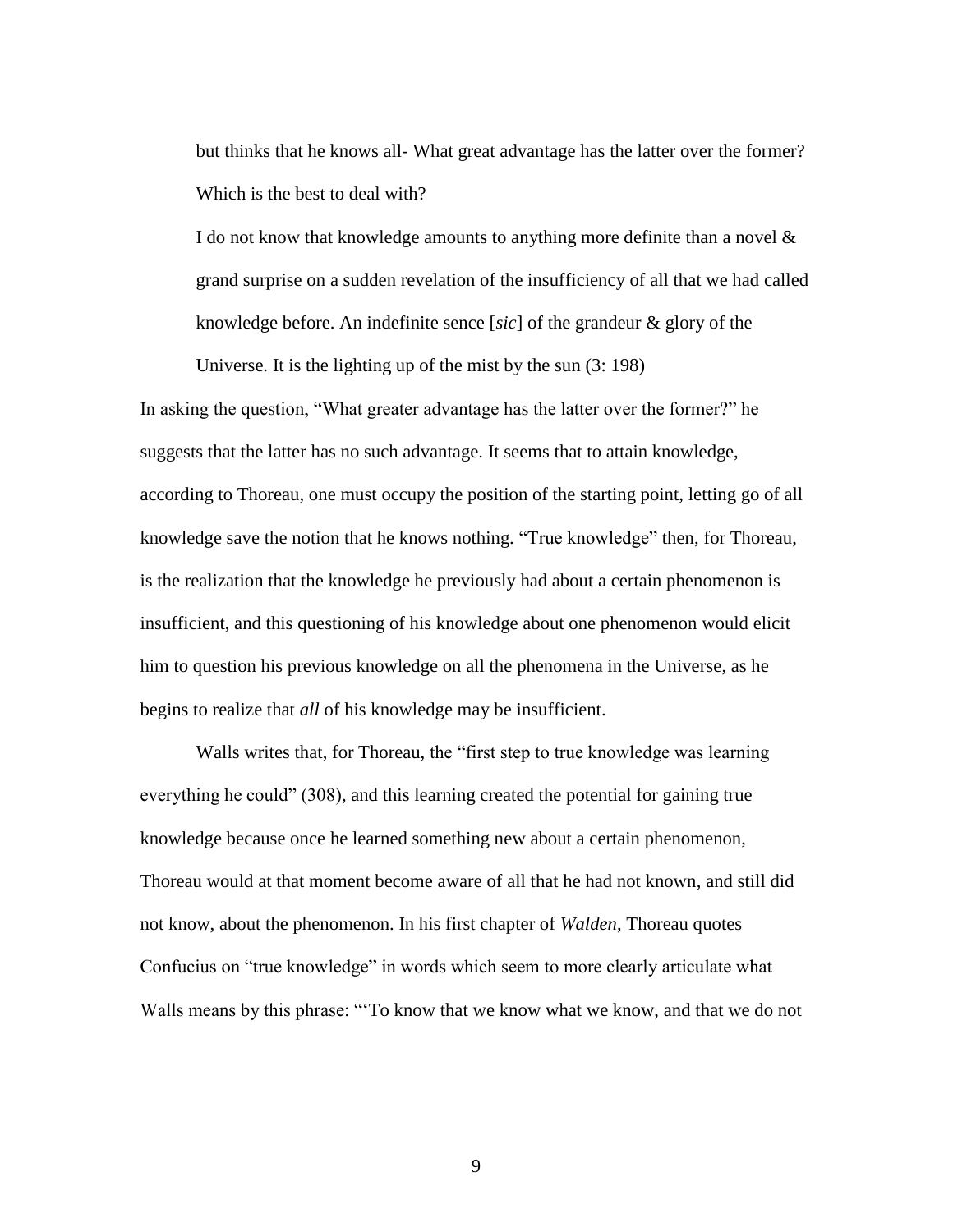know what we do not know, that is *true knowledge*'" (*Walden* 11, emphasis added).<sup>5</sup> Knowing what he does not know is, for Thoreau, the starting point – the point of infinite potential from which he has the opportunity for gaining "true knowledge" about any phenomenon. If this is true, perhaps this concept can also be applied to gaining "true knowledge" of the self.

Another instance of Thoreau's intent to let go of any preconceived knowledge of the self is addressed in his entry on March 29, 1853 when he writes that one must first be lost before he can gain a greater understanding of himself: "... not till we are completely lost or turned around (for a man needs only to be turned round once with his eyes shut in this world to be lost-) do we appreciate the vastness  $\&$  strangeness of nature... In fact Not till we are lost do we begin to…realise [*sic*] where we are-& the infinite extent of our relations" (6: 47). In *Walden*, he writes the last line as, "Not till we are lost, in other words, not till we have lost the world, do we begin to find ourselves, and realize where we are and the infinite extent of our relations" (*Walden* 166). The first quote from his *Journal* implies that being directionally lost in our surrounding place will help us discover where we are in the world; however, the quote from *Walden* seems to suggest that our relationship with our surrounding place affects our understanding of ourselves since losing a sense of direction in the outer world, in this quote, seems to make way for a

<sup>5</sup> These words perhaps call to mind Plato's *Apology*. After Socrates speaks to a politician in trying to find a person who is wiser than he, he says, "...I left him, saying to myself, as I went away: Well, although I do not suppose that either of us knows anything really beautiful and good, I am better off than he is - for he knows nothing, and thinks that he knows. I neither know nor think that I know. In this latter particular, then, I seem to have slightly the advantage of him" (Plato). Thoreau was perhaps also aware of this as he writes of Plato in *Walden* (104), "Paradise (To Be) Regained" (Essays 94), "Thomas Carlyle and His Works" (128), "Walking" (278), and "Life Without Principle" (352).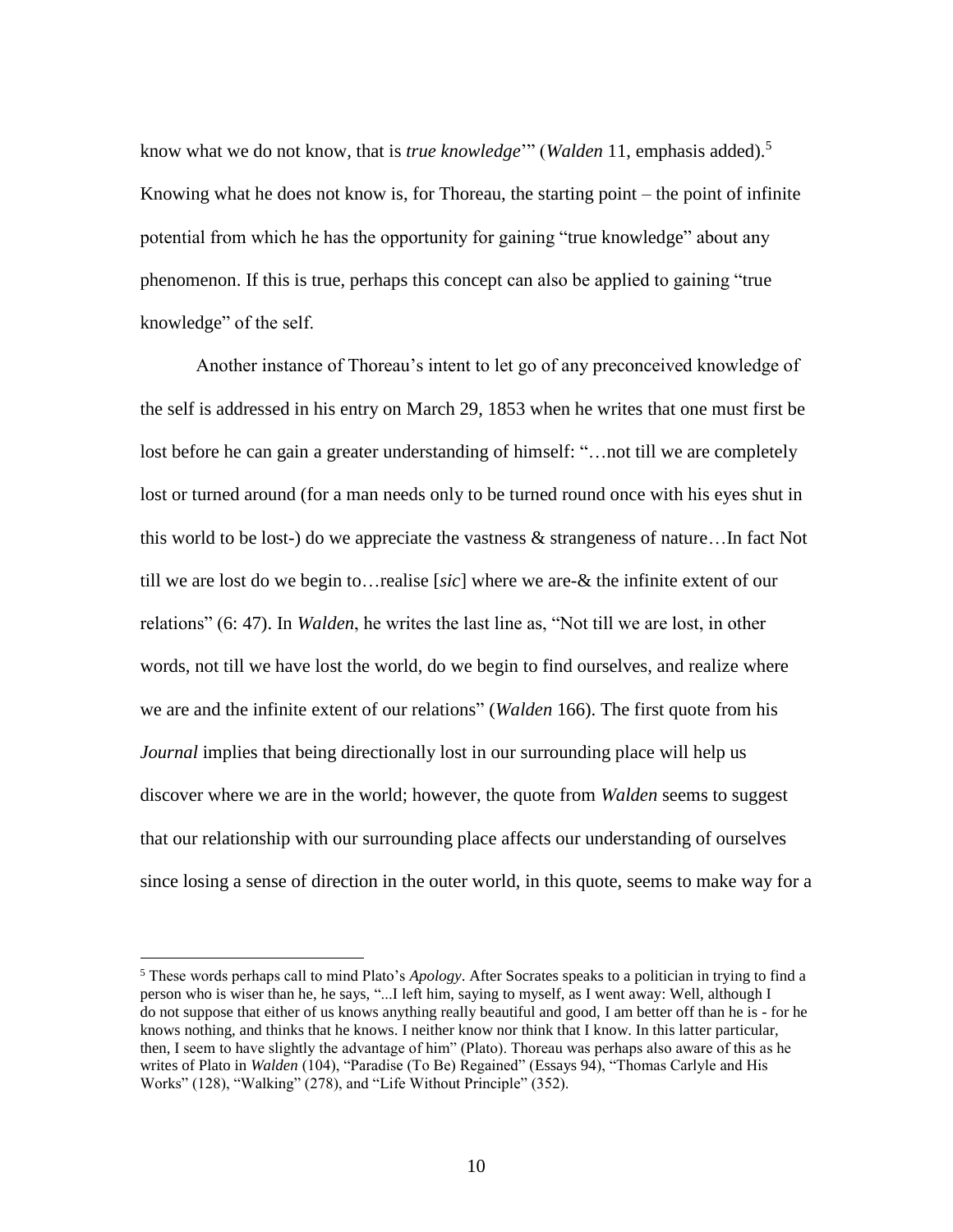cartography of our inner world which depicts its extension to the outer. It allows for a realization of how our inner world interacts with the outer world which would certainly be an aspect of better understanding the self since understanding a phenomenon as it relates to other phenomena is, for Thoreau, a way to gain a more complete understanding of that phenomenon (Neufeldt and Simmons 637; O'Connell 559; Cameron 10; Peck 54, 76; Stapleton xvi). If being lost in the outer world helps one to understand one's inner world, perhaps this knowledge of the self is amplified when one is lost to oneself, in the way that defamiliarization creates the opportunity to "cease to understand" oneself.

As an art form, the technique specific to the genre of the journal that allowed Thoreau to accomplish this defamiliarization is the practice of writing repeatedly on the same phenomena. Francois Specq and Scott Slovic both suggest that the *Journal* was an instrument specifically used by Thoreau for defamiliarization; Specq writes that the *Journal* was "a tool for perceiving through endless defamiliarization" (Specq 395) while Slovic posits that the *Journal* allowed Thoreau to be as "awake to familiar surroundings as travelers might be to new places" (Slovic 32). The process of repeatedly writing on a certain phenomenon in his *Journal* may both familiarize Thoreau with, and defamiliarize himself from, the phenomenon as Sharon Cameron notes that Thoreau was aware that "the foreign and the familiar are not static entities (as the self, for example, is not a static entity) but are subject to change" (Cameron 36). Returning to a certain object repeatedly may cause one to understand that object in its totality, but alternatively, returning to that same object may also, depending on the state of one's mind, on the state of one's mood, and even on any newly acquired knowledge or experiences that may imprint themselves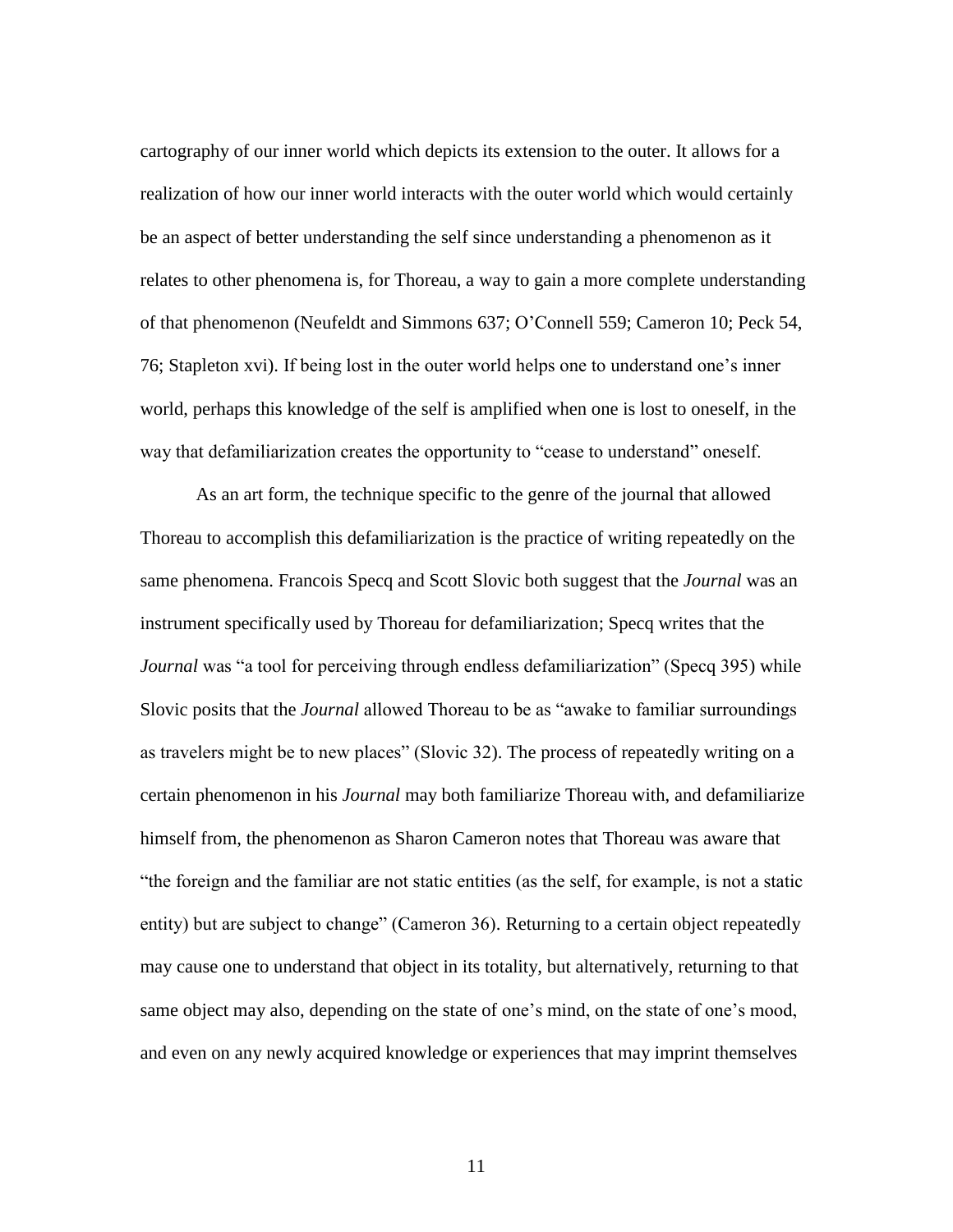on one's perceptions, stimulate a discovery of something new about that object. In the split second that one feels curiosity toward that object, in realizing there is something there that had never noticed before, the object is no longer familiar in the way that it once was during any of those dozen times it had previously been examined. Thoreau, therefore, perhaps seeks to defamiliarize the subjects of his *Journal* by this process of repeated writing so that he can create the opportunity to explore and analyze that subject in a novel way.

Defamiliarization, for Thoreau, can therefore be seen as a tactic for creating *opportunity* and *potential* for true knowledge, which, it should be noted, is different from *attaining* this true knowledge. As Specq writes, "each new day represented for him the occasion to improve his acquired knowledge, but also to shake it up, to put it to the test" (Specq 403). The *Journal* created the "occasion" to refine Thoreau's knowledge, as if the true advantage of the *Journal* was the *potential* to refine his knowledge in letting go of and questioning it. Thoreau's use of the *Journal*, therefore, seems to coincide with Richard Poirier's definition of literature in *The Renewal of Literature: Emersonian Reflections*. Literature, he writes, is "any written text whose points of clarification, whether these occur by local or by larger design, bring you only to densities different from but flexibly related to those from which you have previously emerged. Literature is that writing whose clarities bring on precipitations of density" (Poirier 117). By defamiliarizing his subjects, Thoreau uses his *Journal* not only to sharpen his knowledge but also to complexify his perception of that subject so as to create the potential to refine his knowledge in viewing it from a point of estrangement. The *possibility* of refining his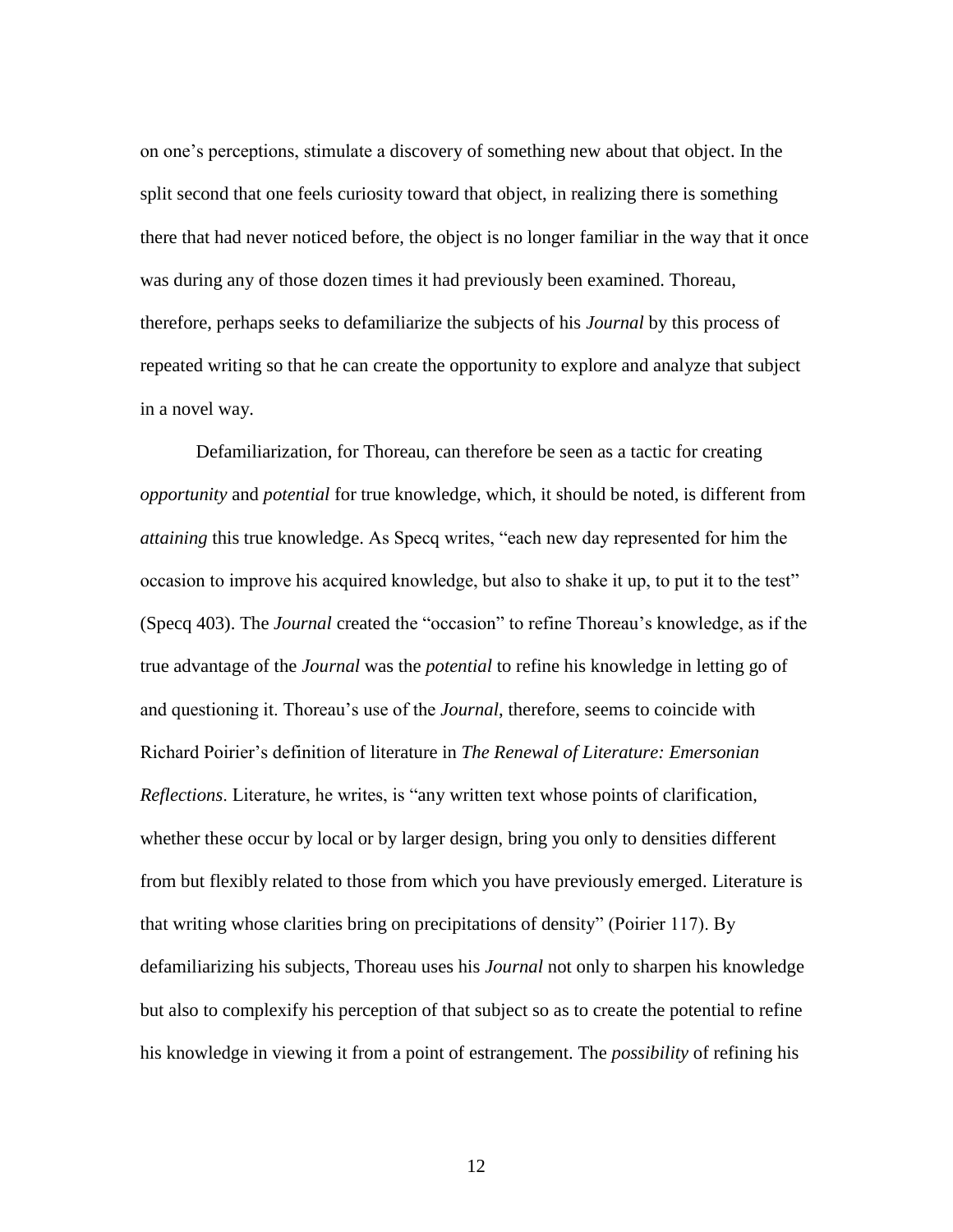knowledge through defamiliarization caused Thoreau to repeatedly write on the same subjects, as if the strokes of his pencil were "the waves" that had the potential to "cast up pearls and seaweed" (1: 151).

The form of the *Journal* specifically allows Thoreau to defamiliarize himself so that he may complicate his perception of himself so as to create the potential to discover something new about himself. He certainly seems to believe that his thoughts are separate from him as he writes on January 22, 1852, "My thoughts are my company- They have a certain individuality & separate existence-aye personality" (4: 277-278). In fact, not only are his thoughts estranged from him, it seems that Thoreau also believes his own words are estranged from him, as he writes a few days later on January 27, "The peculiarity of a work of genius is the absence of the speaker from his speech- He is but the medium. You behold a perfect work, but you do not behold the worker. I read its page but it is as free from any man that can be-remembered as an impassable desert" (294). This perhaps suggests that as Thoreau returns to read his journal entries, he is able to "behold" the "work," his writing, as an entity completely separate from the "worker," himself.

By separating himself from his work, Thoreau is perhaps able to return to his *Journal* to view himself as a friend or acquaintance. Many passages of the *Journal* allude to the fact that Thoreau was extremely self-critical; on February 7, 1841, he writes, "I have myself to respect but to myself I am not amiable-but my friend is my amiableness personified" (1: 256), and on February 10, 1852, he writes, "Now if there are any who think that I am vain glorious-that I set myself above others…I could enumerate a list of as rank offences as ever reached the nostrils of heaven That I think worse of myself than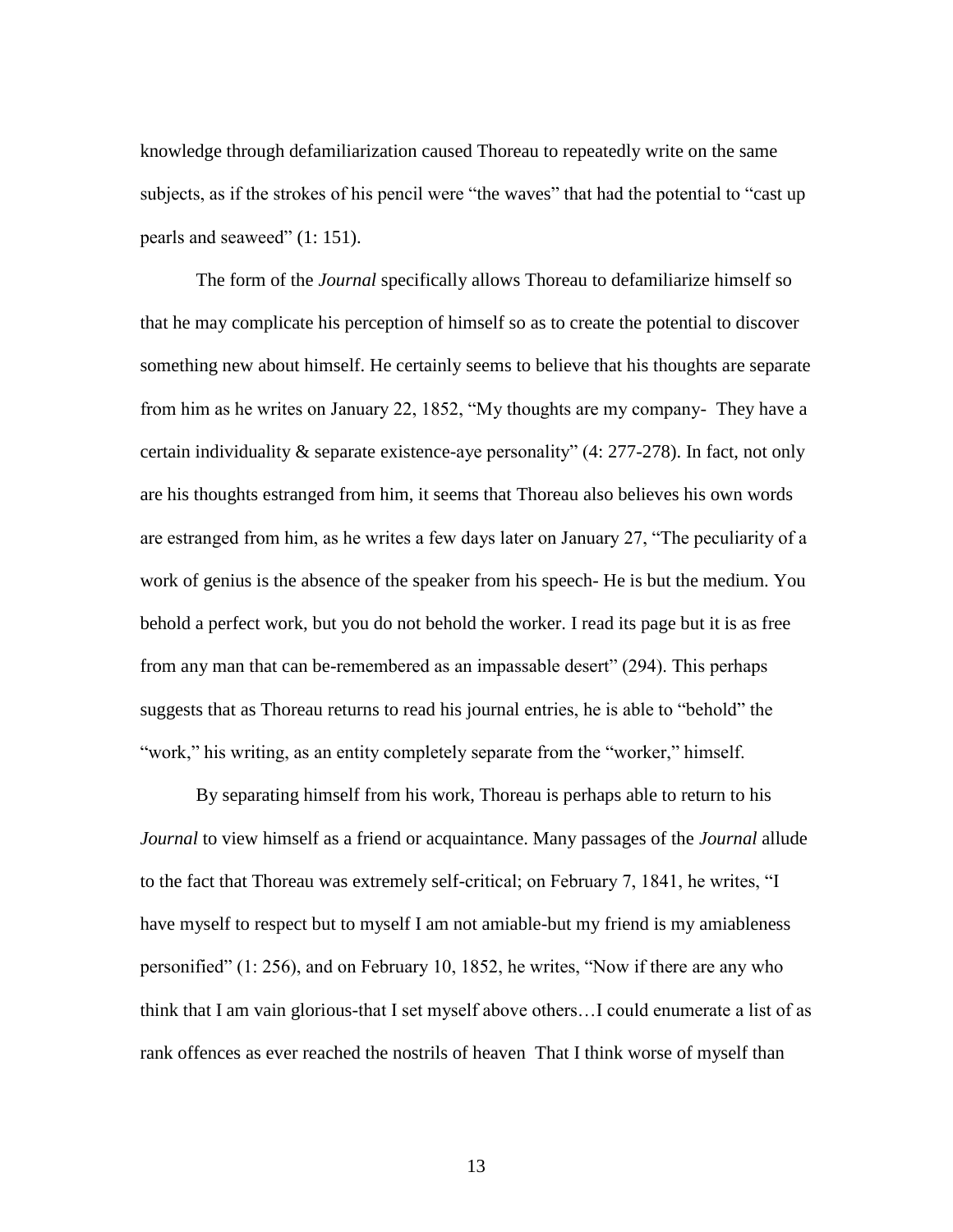they can possibly think of me…" (4: 340). By separating himself from his *Journal* entries, he can perhaps transcend this self-critical nature and instead view himself as a friend might or, perhaps, even as he might view nature. In his entry on February 21, 1842, Thoreau writes, "I must confess there is nothing so strange to me as my own body-I love any other piece of nature, almost better" (1: 365). Thoreau perhaps defamiliarizes himself in his *Journal* entries as a way to avoid his self-critical tendencies, and this is accomplished by writing indirectly about himself through writing about a separate entity, nature. Upon return to read his entries, then, he has a "whole new field in which it was possible to labor  $\&$  to think" (4: 278), in this case, "to labor  $\&$  to think" about himself.

While Sharon Cameron suggests that Thoreau seems to write "human beings virtually out of the picture and makes them literally marginal" (Cameron 12), Specq further elaborates by suggesting that Thoreau writes even himself out of the picture, saying that Thoreau's *Journal* aimed to "transcend the self – to liberate oneself from the strictures of ordinary selfhood" (Specq 377). With the *Journal*'s "almost exclusive focus on the emphatically nonhuman realm of nature," Specq believes that "the reader…may feel distanced from it…" (Specq 378). By not writing about himself, Thoreau defamiliarizes himself in an act that would, upon later reading, allow him to view himself in a novel way. Therefore, this practice of writing on topics other than himself, specifically nature, is a way to defamiliarize himself to allow for the opportunity to pursue "true knowledge" about himself.

Through this process of defamiliarization, Thoreau can perhaps view himself in the guise of viewing nature. In *Henry David Thoreau and the Moral Agency of Knowing*,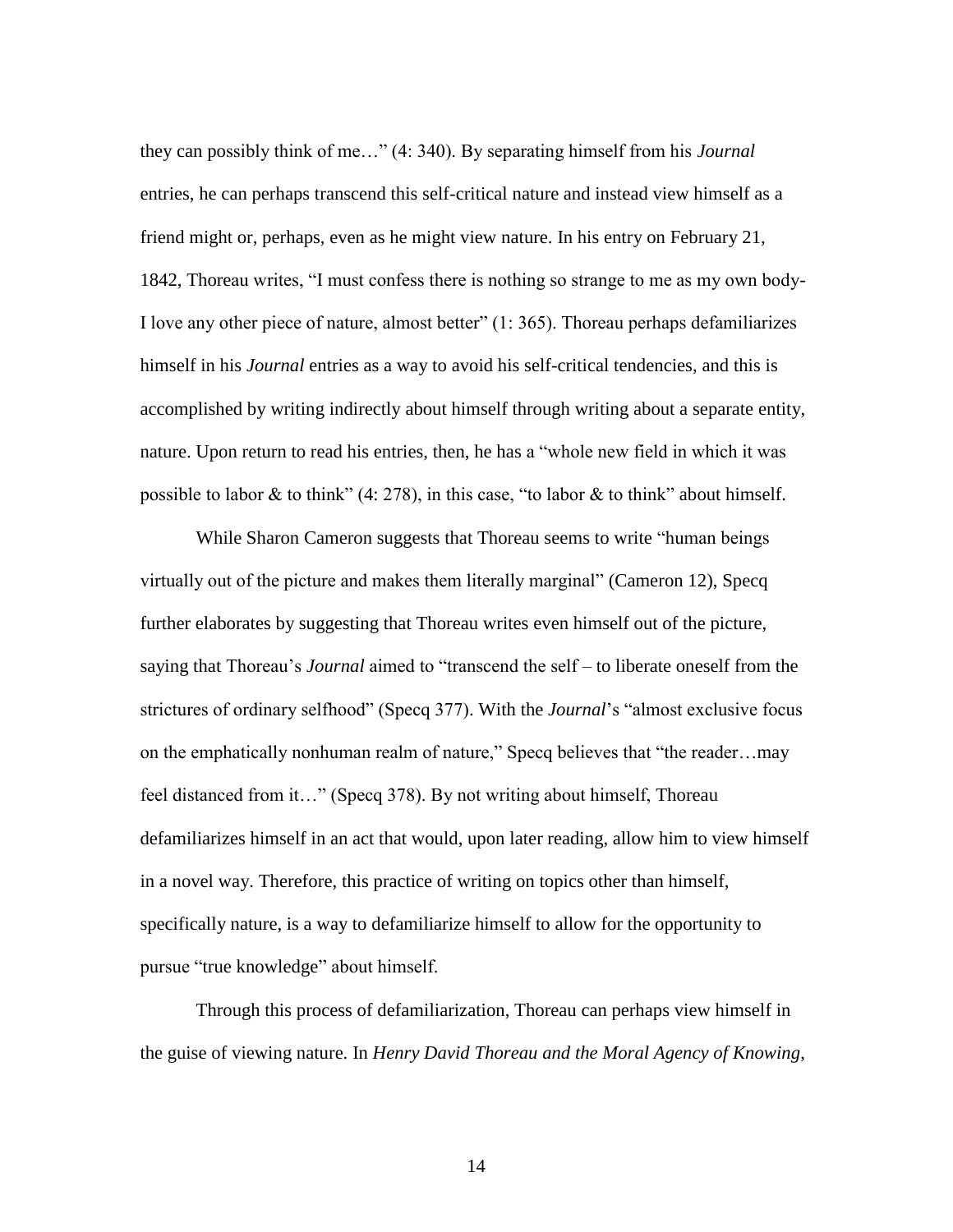Alfred I. Tauber suggests that Thoreau knew nature to be a separate entity as Thoreau "saw nature not as a reflection of himself but as radically other" (Tauber 211). However, writing about something so "radically other" perhaps created the possibility for Thoreau to better understand himself upon return to his entries because nature appears to simply be a "side of the eye"<sup>6</sup> that ultimately allows his own personhood to come into focus. Slovic suggests this writing about nature is the way in which Thoreau understands himself more clearly as he writes, Thoreau is "extremely self-conscious even as he proceeds to record intricate observations of the outside world" (Slovic 25), and that "[b]y confronting face-to-face the separate realm of nature, by becoming aware of its otherness, the writer implicitly becomes more deeply aware of his or her own dimensions, limitations of form and understanding, and processes of grappling with the unknown" (Slovic 4). Sharon Cameron also believes that this writing about nature is an indirect writing about the self as she writes, "Apparently to write about nature is to write about how the mind sees nature, and sometimes about how the mind sees itself" (Cameron 44). In either case, "the mind," the mind of the observer, is always present, and therefore, although Thoreau may be writing about nature, he is always indirectly writing about himself. Perhaps his intent in this indirect writing about himself is with the thought that upon return to his *Journal*, he may view himself as he would any part of the nature which he so cherishes.

<sup>6</sup> Scott Slovic, in *Seeking Awareness in American Nature Writing*, calls these "selfless entries" a way for Thoreau to write "from a more detached point of view" (Slovic 49) and Laurence Stapleton, in *H.D. Thoreau: A Writer's Journal*, terms it as writing from a "detached perspective" (Stapleton xiii).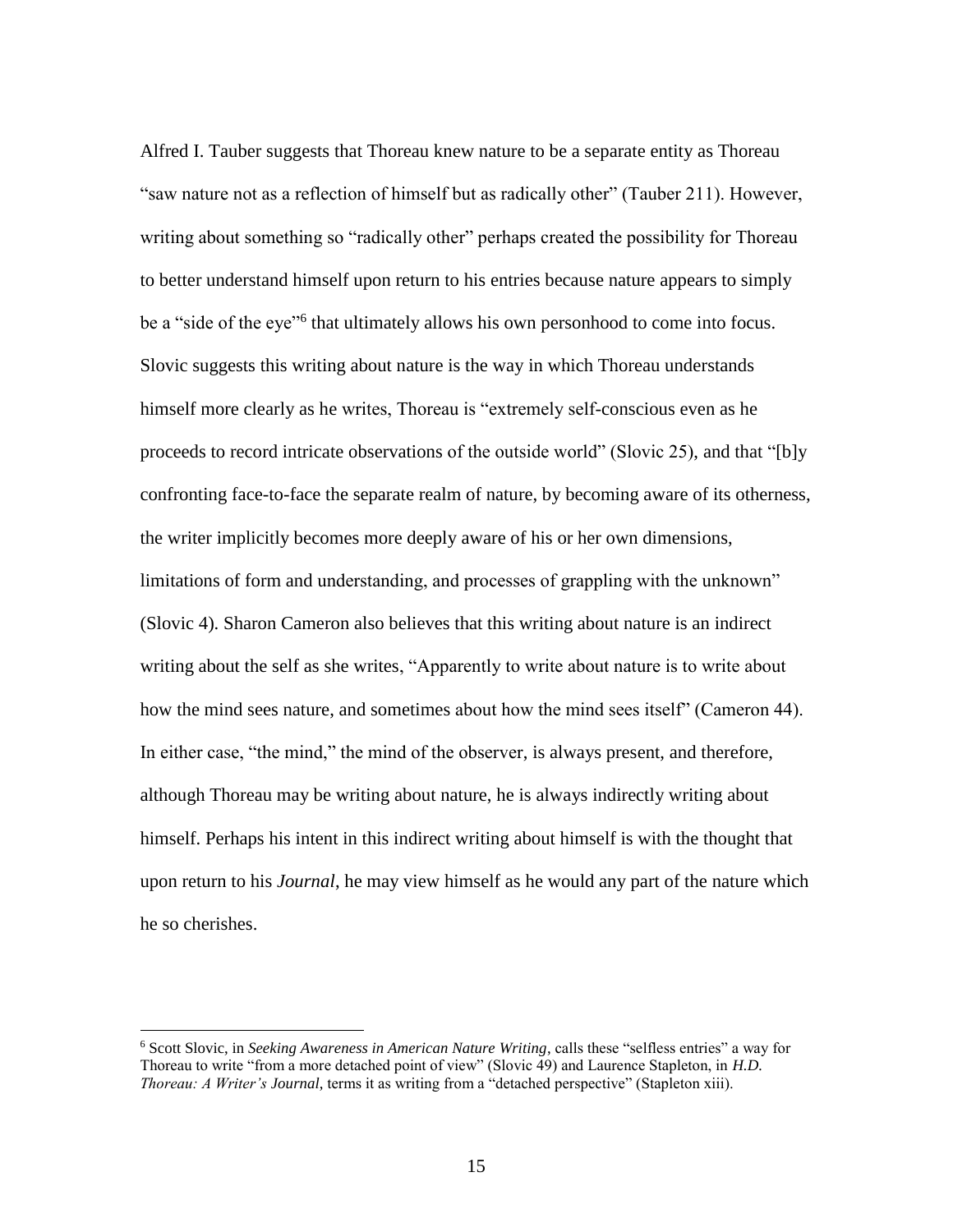Many of Thoreau's *Journal* entries exemplify the notion that he often saw himself in nature and nature in himself. A phrase that seemed to hold firm in Thoreau's mind was told to him by Margaret Fuller, "Nature is not yours until you are more hers" (Walls 294). Thoreau's entry on January 23, 1858 exemplifies this belief in his inseparability from nature, as he writes, "It is vain to write on the seasons unless you have the seasons in you" (13: 58). Cameron notes that for Thoreau, "the self recognizes its image in nature," and when Thoreau writes about nature, she writes that "Nature is internalized and the body externalized through tropes of inversion" (Cameron 31). In this sense, nature and the self become two parts of one whole, and therefore, writing about one will always, either directly or indirectly, involve writing about the other.

If Thoreau wrote indirectly about himself by writing about nature, then in the moments that he reflects on the "nature" in his *Journal*, he is, in fact, reflecting on himself. Though the nature he writes about is perhaps separate from him in the moment of his writing, when he uses his own language to describe nature, it becomes encased in an envelope of aspects of Thoreau's personhood, and when reflected on, he is able to perceive the wholeness of an entity, the components of which are part nature, part self. Stapleton writes of the moment when Thoreau uses the phrase "side of his eye" on March 23, 1853 in regard to nature: "Man cannot afford to be a naturalist-to look at nature directly-but only with the side of his eye-" (6: 30). Stapleton writes that this seeing with the "side of the eye" "might be termed modes of reflection" and further points out that "reflection interested Thoreau greatly, so much so that he found it in the principle of composition itself" (Stapleton xiv). Stapleton then draws attention to Thoreau's entry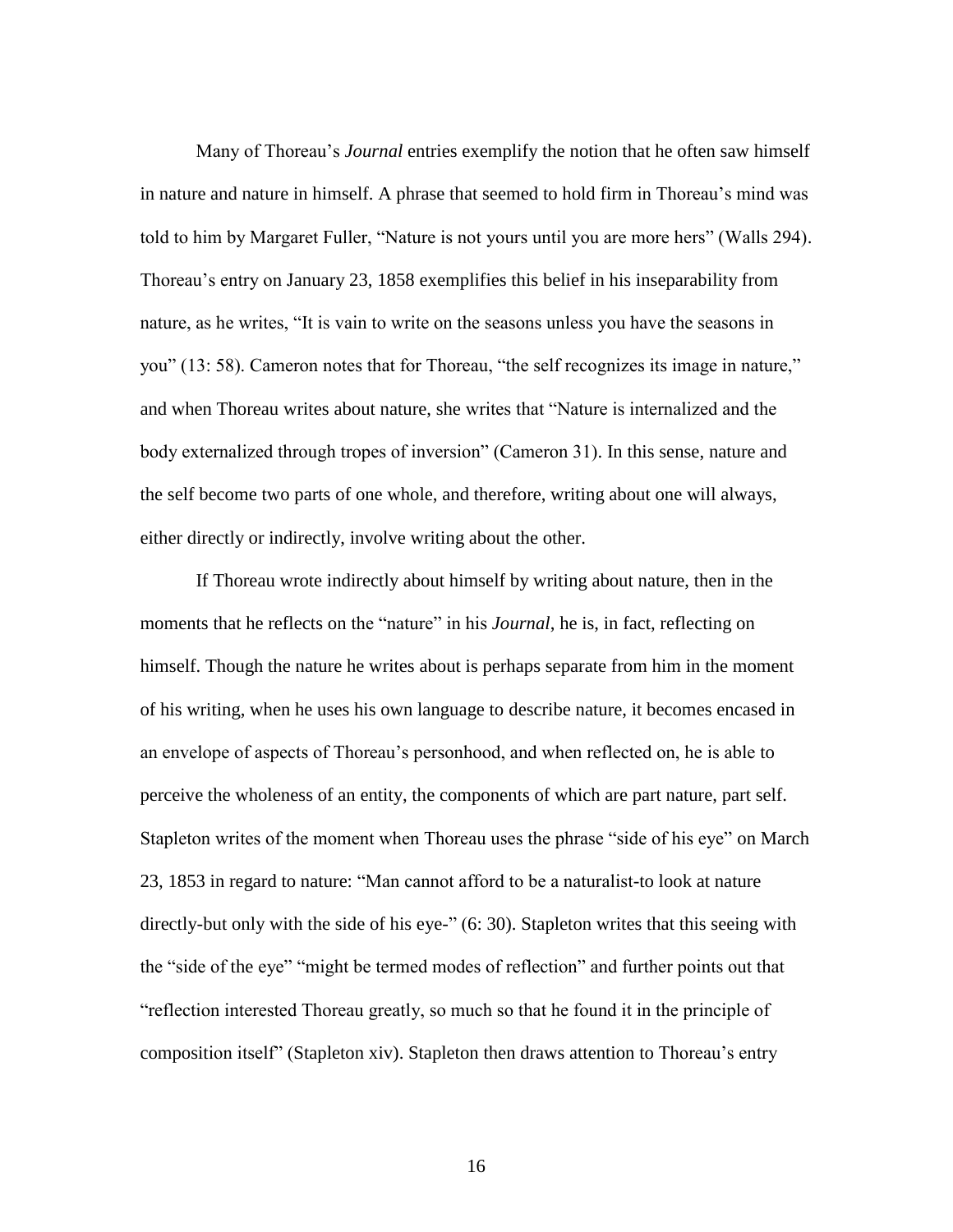from October 16, 1858, where he writes, "... In the reflection you have an infinite number of eyes to see for you and report the aspect of things each from its own point of view" (14: 223). It is as if each time Thoreau returns to reread his *Journal*, he has one of the "infinite number of eyes" through which to view his experiences and, ultimately, through which to view himself. In this way, reflection serves to defamiliarize himself by giving Thoreau a new perspective through which to view himself, and this defamiliarization then ultimately creates the possibility for him to understand himself at a deeper level, gradually filling in those "infinite" perspectives which there are to view himself.

By indirectly writing about himself through writing about nature, Thoreau creates the possibility to understand nature with a "divine mind"<sup>7</sup> , and therefore, he also creates the possibility to understand *himself* with the same "divine mind" when he returns to his *Journal* since he is able to indirectly analyze his own changes over time by surveying those reciprocal changes in nature. Much as Heraclitus suggests that "change is the only constant," Thoreau also seems to have grasped that change is one of the primary "constants" in the identity of a phenomenon, including the identity of an individual. Sharon Cameron seems to suggest that this recording change is the very reason Thoreau writes his *Journal*: "…as change is part of what things unavoidably are, it is necessary to 'make a chart of our life…'" (Cameron 62). "Chart[ing]" a life, for Thoreau, therefore, is about documenting the changes that constitute a phenomenon.

In *Henry David Thoreau: A Life*, Laura Dassow Walls also writes of how Thoreau realized these changes in nature are linked to human beings as she notes the time when

<sup>&</sup>lt;sup>7</sup> Thoreau uses the phrase "divine mind" on July 7, 1851 (3: 290).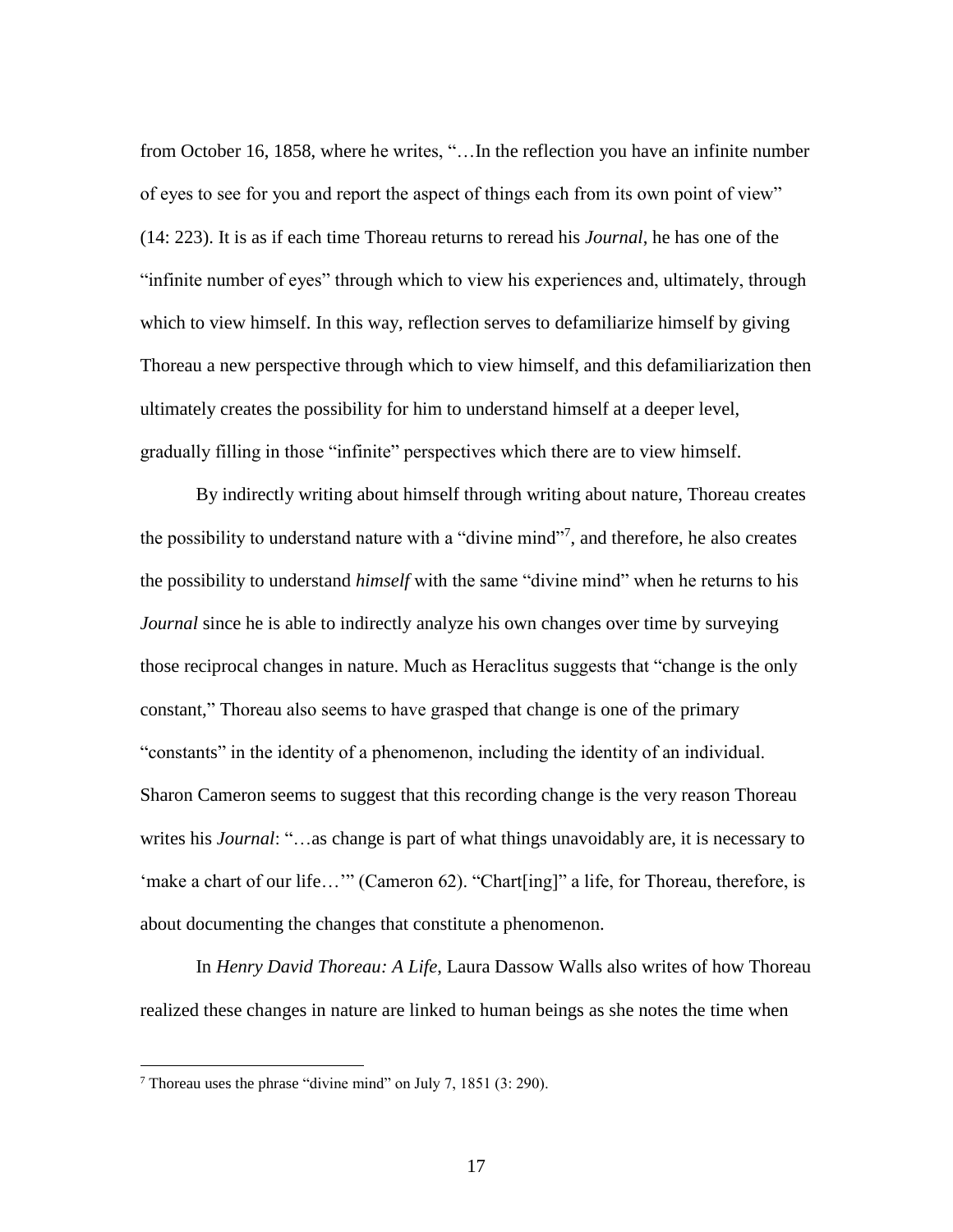Thoreau set fire to a forest near Well Meadow Brook saying, "From that day forward, Thoreau knew a truth few others fully understand: human beings are not separate from nature but fully involved in natural cycles, agents who trigger change and are vulnerable to the changes they trigger" (Walls 173). If this is true, then this moment enlightened Thoreau of two notions: First, it made him realize the importance of changes, and second, it made him realize how closely he was connected to nature and how his actions could influence changes in nature which would, in turn, affect him also. Perhaps, then, Thoreau understood that "change" was the common thread between himself and nature, and therefore the changes of a phenomenon, whether of human beings or nature, were perhaps at that moment understood as the true identity of the phenomenon.

Being aware of changes, for Thoreau, is certainly a way of understanding a phenomenon better. One of the reasons Thoreau rereads his *Journal* seems to be to gain an understanding of the changes that go on around him, in nature and perhaps also in himself, as he writes on May 5, 1860, "It takes us many years to find out that nature repeats herself annually-- But how perfectly regular & calculable all her phenomena must appear to a mind that has observed her for a thousand years!" (16: 170). Pursuing this "divine mind" seems to be one of the aims of Thoreau's *Journal*. As Peck writes, when Thoreau rereads his *Journal*, he is able to examine "moments against the present as a way of measuring change" (Peck 44) and this act "might reveal the direction and nature of change" (45). Peck suggests that the "changefulness" of months of the year perhaps caused Thoreau to "search out what in them was permanent and to fix their permanent aspects in spatial form" (Peck 96). This certainly seems to be the case in the later years of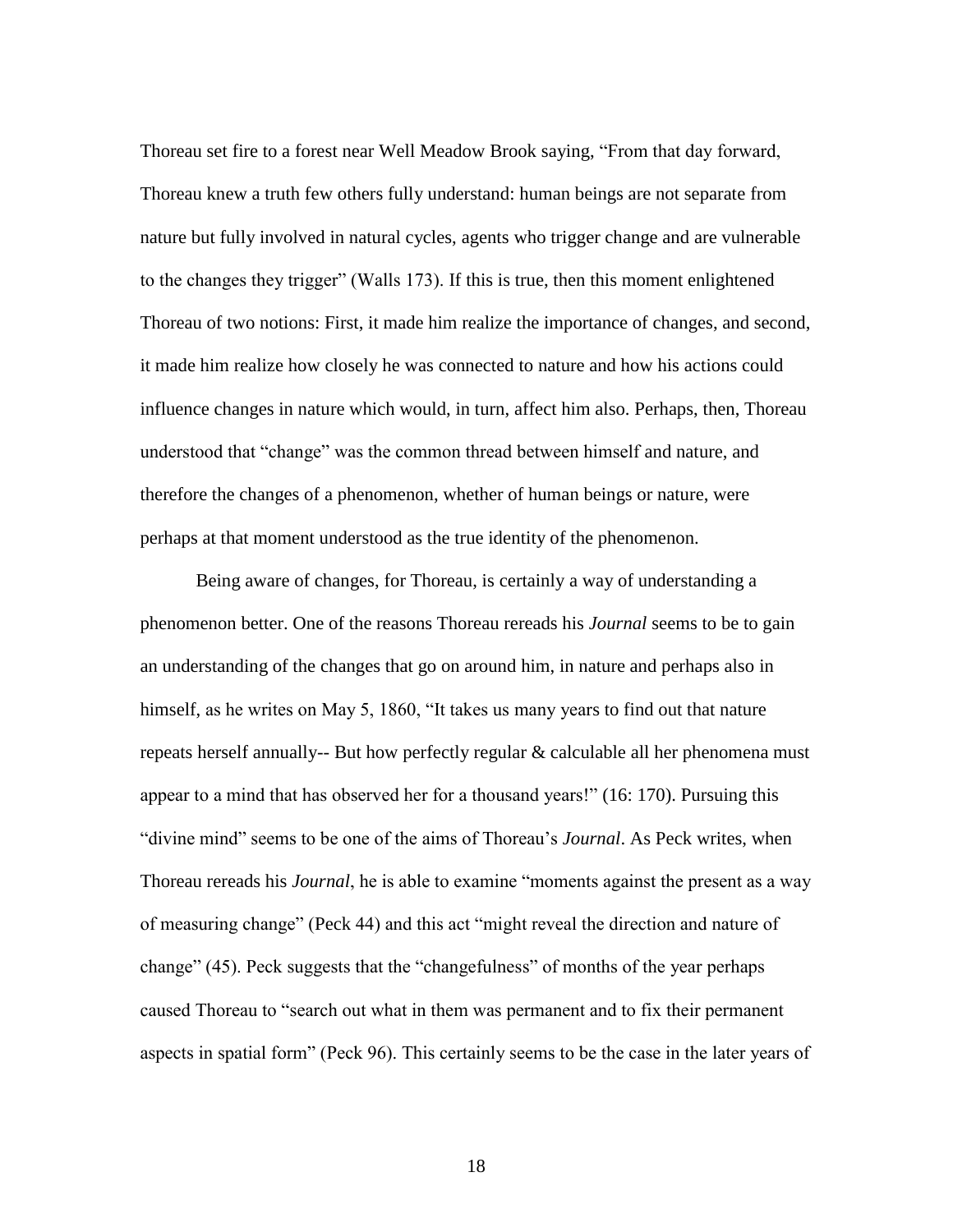his life when Thoreau began working on a piece called "The Story of March" in which he would explore March as "a whole decade of Marches, each one similar but different, with every phenomenon carefully noted and dated" (Walls 467). By recording ten months of March and by placing them into juxtaposition, Thoreau was perhaps able to stabilize a concept that is different each year. In this way, not only did he make their changes "permanent" as Peck suggests, he was also able to come into a greater understanding of "March" with all its changes over the years and gain a mind like the capitalized Nature of which he often speaks. The *Journal*, therefore, was not only a space where Thoreau could, in a sense, take control of change by making it permanent on the written page, the *Journal* also became a space for Thoreau to record changes in nature, and perhaps also thereby indirectly record changes in himself, so that he could pursue true knowledge of himself. Though his entries may be selfless, the observer is always present in each of them; one year he may place emphasis on the sounds of March, while in another he may write in length of the sights. Therefore, Thoreau can perhaps become aware of the changes in himself by noting the changes in his perceptions and in his focus over the years.

This ability to see changes over the years, by means of the *Journal*, enables Thoreau to "see' time, and to see it whole, as a full matrix of past, present, and even future" (Peck 45). In Thoreau's entry on February 3, 1859, he writes of his intent to view something from many "different periods" so that he may understand it better: "Most that is first written on any subject is a mere groping after it--mere rubble stone  $\&$  foundation. It is only when many observations of different periods have been brought together--that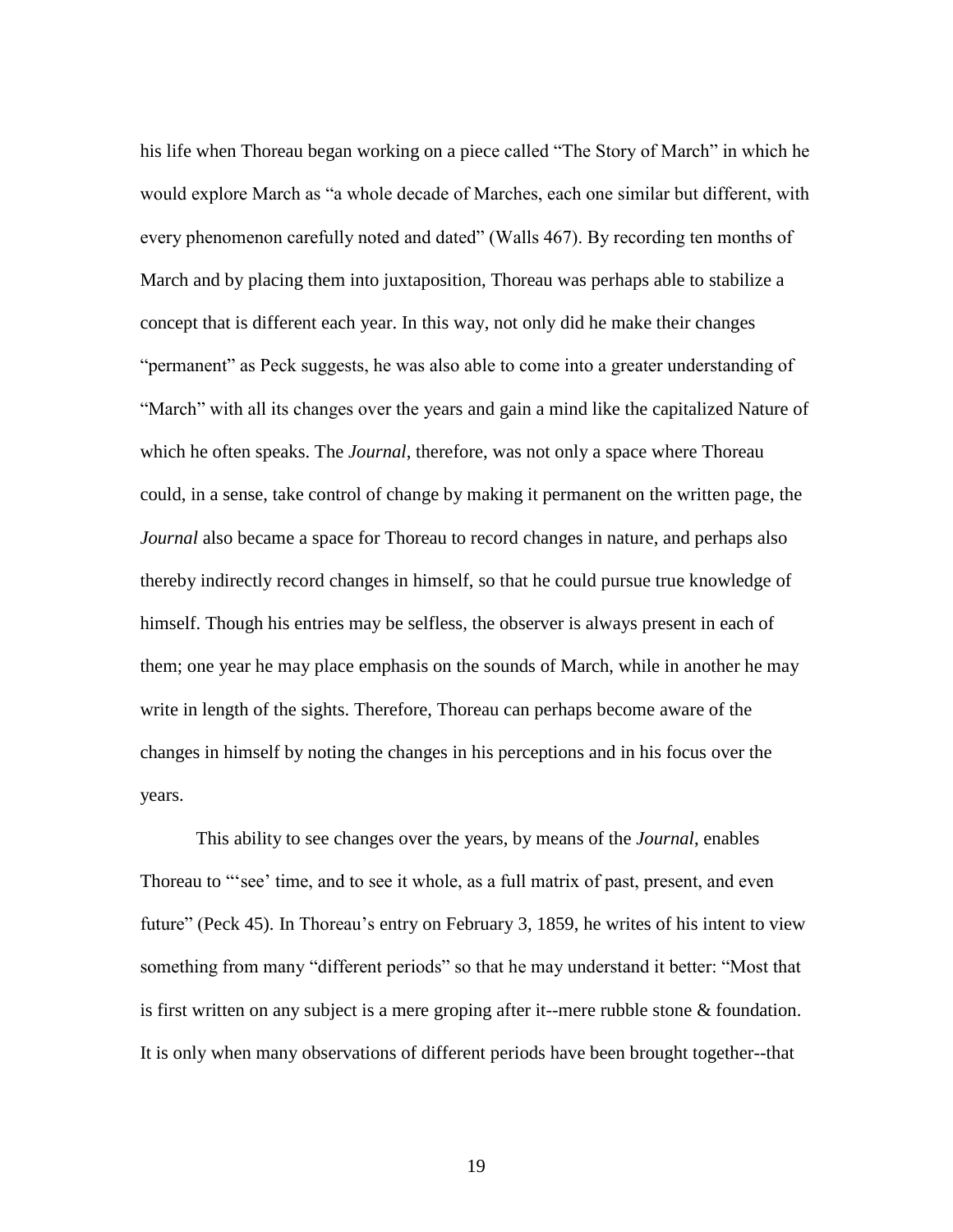he begins to grasp his subject--& can make one pertinent & just observation" (14: 175). Perhaps the act of returning to his *Journal* in order to reread his entries is the way that he can bring these observations together so that he may view the observations alongside one another. By repeatedly writing on a certain subject, the thin layers of the nuances build to form a more exhaustive understanding of the subject, and the *Journal* creates the opportunity for multi-faceted self-reflection.

In repeatedly writing on a specific topic, object, event, or experience, Specq writes that Thoreau is "rescuing what would otherwise have gone unnoticed as bringing the invisible to the fore" (Specq 383).<sup>8</sup> I would suggest, however, that by rereading his *Journal*, Thoreau not only wishes to increase his understanding of phenomena by viewing them from different perspectives and time periods, he also wishes to understand the concept of "change" itself. Change is not visible in a single, isolated moment; it is only visible over a period of time, and therefore, his *Journal* is not only a device to preserve the memories which may decay overtime, nor is it only a tool for multifaceted reflection of any single phenomenon; it is also an instrument for understanding this abstract concept which is so integral to identity. "Change" cannot be written about directly; it is only by stepping back and viewing the variations in a single phenomenon overtime that one may begin to understand its patterns. When Thoreau wrote "The Story of March," perhaps his main intent was not to better understand the abstract concept of "March" but rather to write about the underlying enzyme that catalyzes these differences

<sup>8</sup> This is perhaps reminiscent of Thoreau's words on January 22, 1852, "Certainly it is a distinct profession to rescue from oblivion  $\&$  to fix the sentiments  $\&$  thoughts which visit all men more or less generally" (4: 277).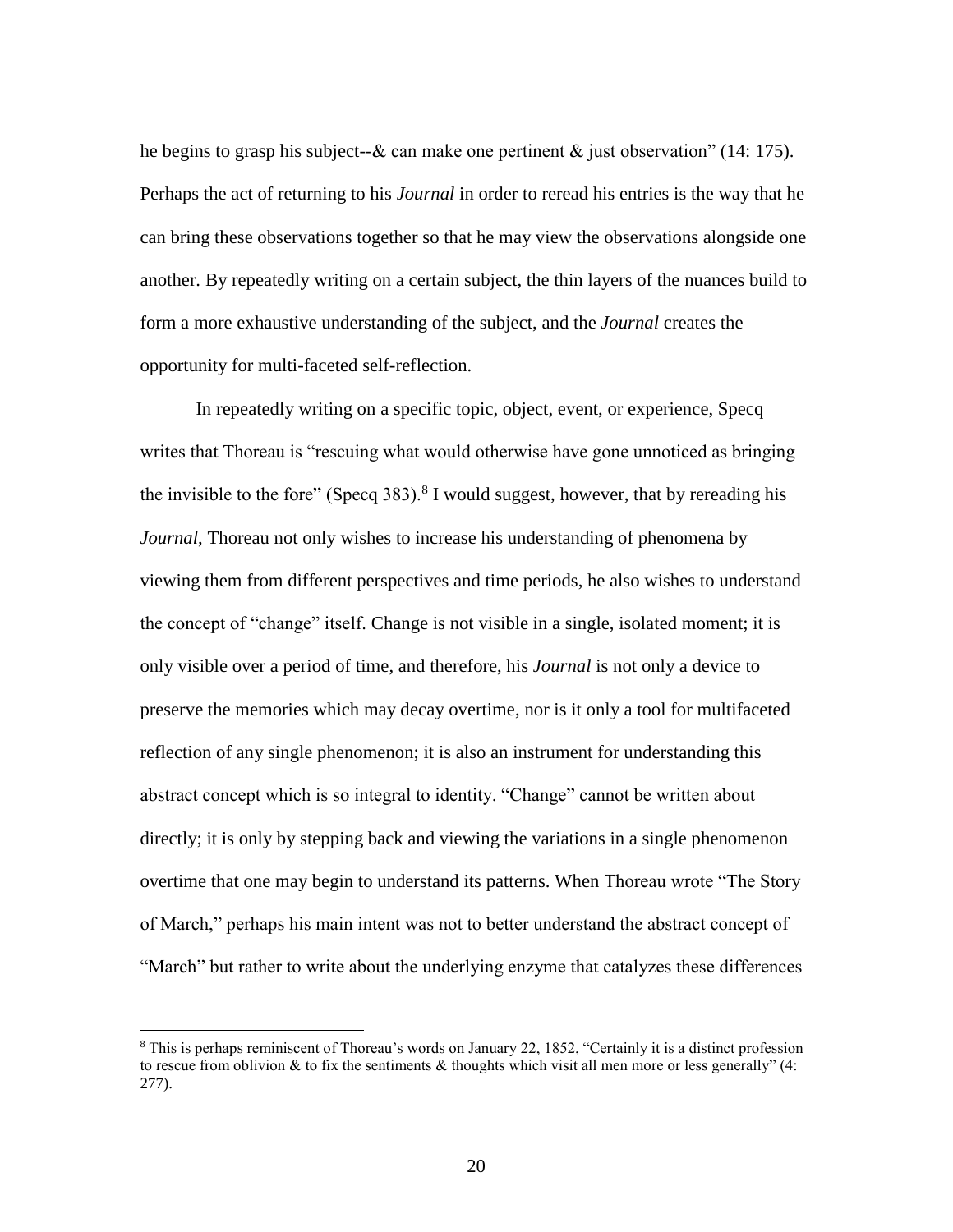between years – change. By indirectly writing about himself through writing about nature, then, Thoreau is able to analyze *change*, the only aspect of his identity that he would deem "constant."

Thoreau, however, in pursing this "divine mind," does not want to gain a complete understanding of the self because having a complete knowledge of the self would be an indication that the self is no longer changing and that there is nothing new to discover about the self. Instead, it is about the *possibility* to know the self better. Never does Thoreau want to know the self completely, for that would imply he is no longer changing, that he has stagnated, that there is nothing left for him to discover about himself. Thoreau, therefore, desires there to forever be the possibility to learn something new about himself so as to make way for the possibility for change by inciting himself to either hone his strengths or adapt to his weaknesses in the process of refining himself into his ideal self.

Thoreau's intent of refining the self is undeniable in his *Journal*, and in his entries, it becomes clear that he uses the *Journal* as the instrument for this refinement. In the "Historical Introduction" of *Volume 1*, Elizabeth Witherell notes that while studying at Harvard, Thoreau wrote about the topic of "keeping a private journal," saying that doing so would allow him to "turn over a new leaf, having carefully perused the last one" (Witherell 593-594). Thoreau, therefore, perhaps believed that keeping a journal would allow him to refine himself into the person he desired to become.

I do not, however, believe that reaching this ideal self is Thoreau's true intent. On July 16, 1851, he writes,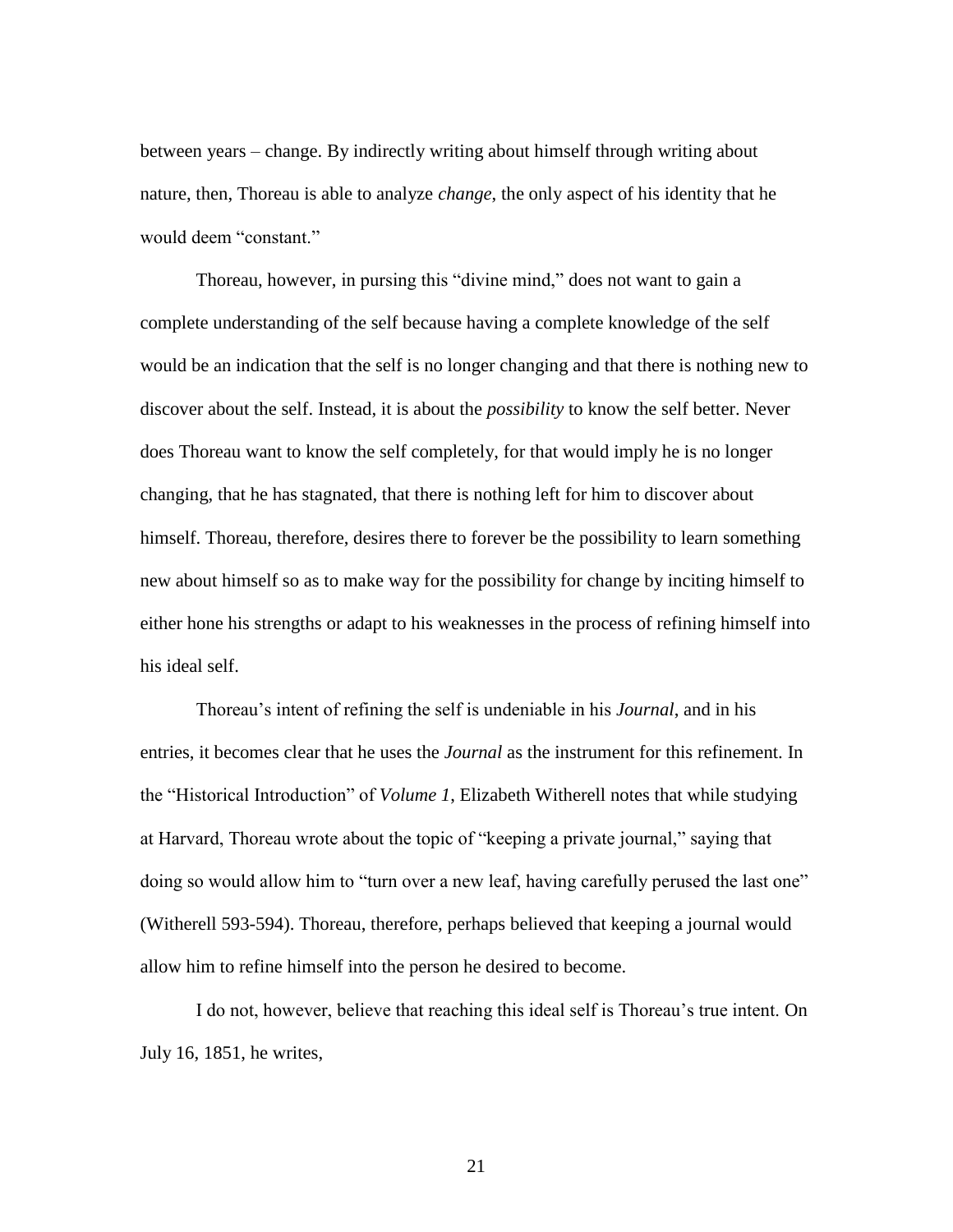May I so live and refine my life as fitting myself for a society ever higher than I actually enjoy. May I treat myself tenderly as I would treat the most innocent child whom I love-may I treat children & my friends as my newly discovered self-Let me forever go in search of myself- Never for a moment think that I have found myself. Be as a stranger to myself never a familiar-seeking acquaintance still. May I be to myself as one is to me whom I love-a dear  $\&$  cherished object-What temple what fane what sacred place can there be but the innermost part of my own being? The *possibility* of my own improvement, that is to be cherished. (3: 311-312, emphasis added)

Thoreau could have stated that simply, his *improvement* is to be cherished, as if reflecting on those moments in the past when he improved is of value; however, he instead states that it is the *possibility* of his improvement that should be cherished, and in this statement, I detect no sense of pride about his past for it implies that he is always looking ahead to moments when he may refine his life. Refinement, for Thoreau, therefore, seems to be about the *possibility* of refinement. I do not think Thoreau wants to achieve perfection nor do I think he wants to achieve the fully refined self; I believe he desires there to always be the *potential* for his refinement. The end goal of the improved or refined self would only imply that he could no longer improve, no longer *refine*. It would imply that there is no more possibility, nor need, for change, and if "change is part of what things unavoidably are" (Cameron 62), reaching the fully refined self would mean stagnation which could only result in the total destruction of the self. Thoreau glorifies Nature for its changes as is evidenced by his extensive calendrical work in which he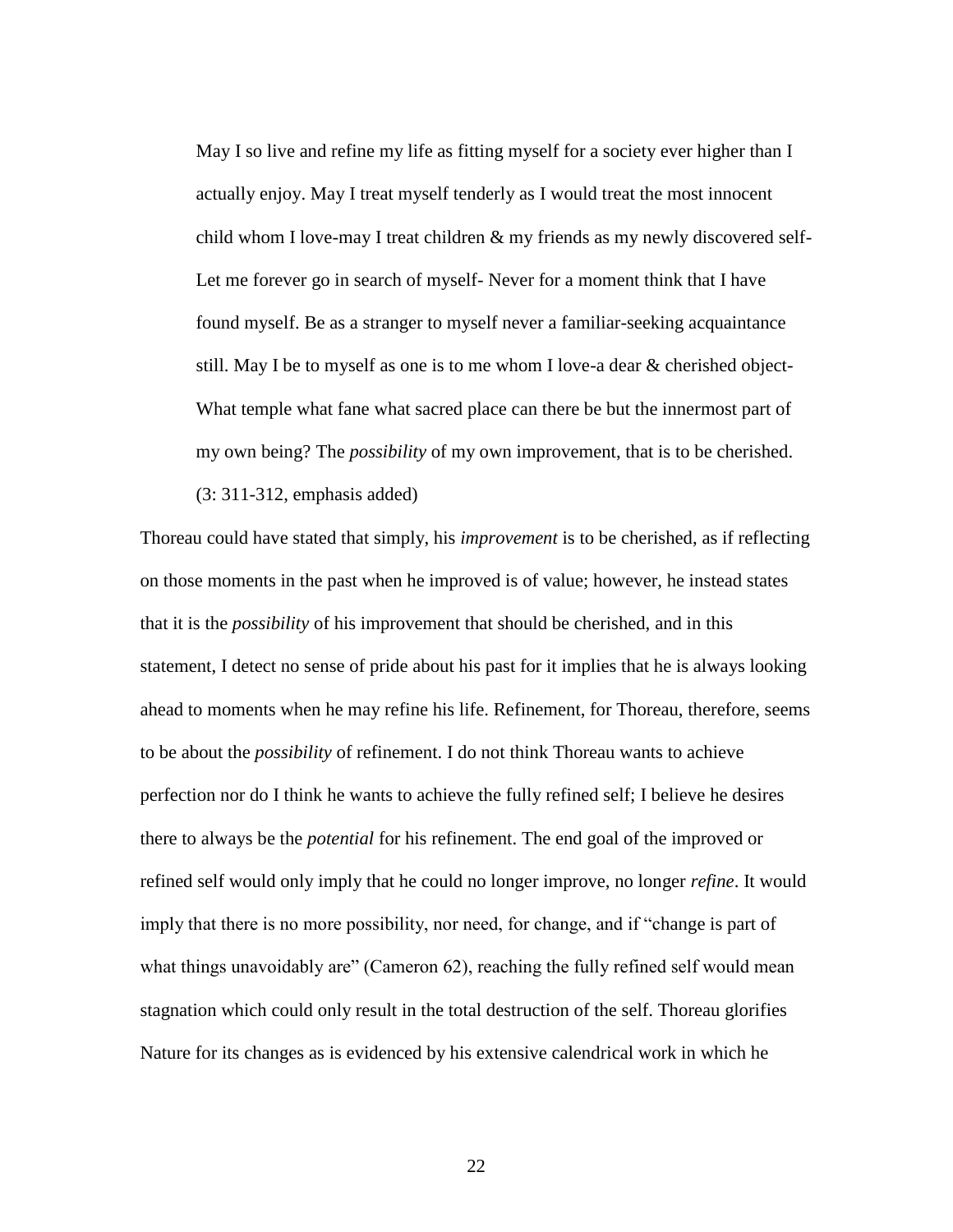recorded the variations in natural occurrences from year to year (Dean 6). Reaching the fully refined self, then, would mean he could no longer resemble the Nature which he so cherishes because if Nature is defined by its *changes*, his stagnation would be in complete opposition to this definition.

The *possibility* of refinement, then, implies change and a sense of constant motion, just as the universe and all of nature is in a constant state of flux, whether the rise and fall of the ocean tides, the unabating flow of a river, the gentle glide of clouds across the sky, or the nearly undetected growth of a seed as it sprouts its trunk and branches upward and outward and penetrates its roots downward. Modified to describe humans, this sense of change and motion can perhaps be described by the word "traveler." Thoreau wants to forever be in a constant state of motion, much as he glorifies the profession of the traveler for his motion: "A Traveller! [*sic*] I love his title A traveller is to be reverenced as such- His profession is the best symbol of our life Going fromtoward- It is the history of every one of us" (3: 283). Thoreau wants to be like a traveler, always departing from a point and always striving toward another, but once he reaches it, he always wants there to be yet another. As with his desire to "cease to understand" himself, Thoreau never wants to "think that [he has] found [himself]" because finding himself would perhaps mean there is no longer any possibility for change or refinement. Refinement, for Thoreau, therefore, is about always having the *potential* to refine.

Thoreau even seems to suggest that a failure in life or a missed step in the path toward self-refinement may end in an improved self nonetheless. He writes on June 20, 1840,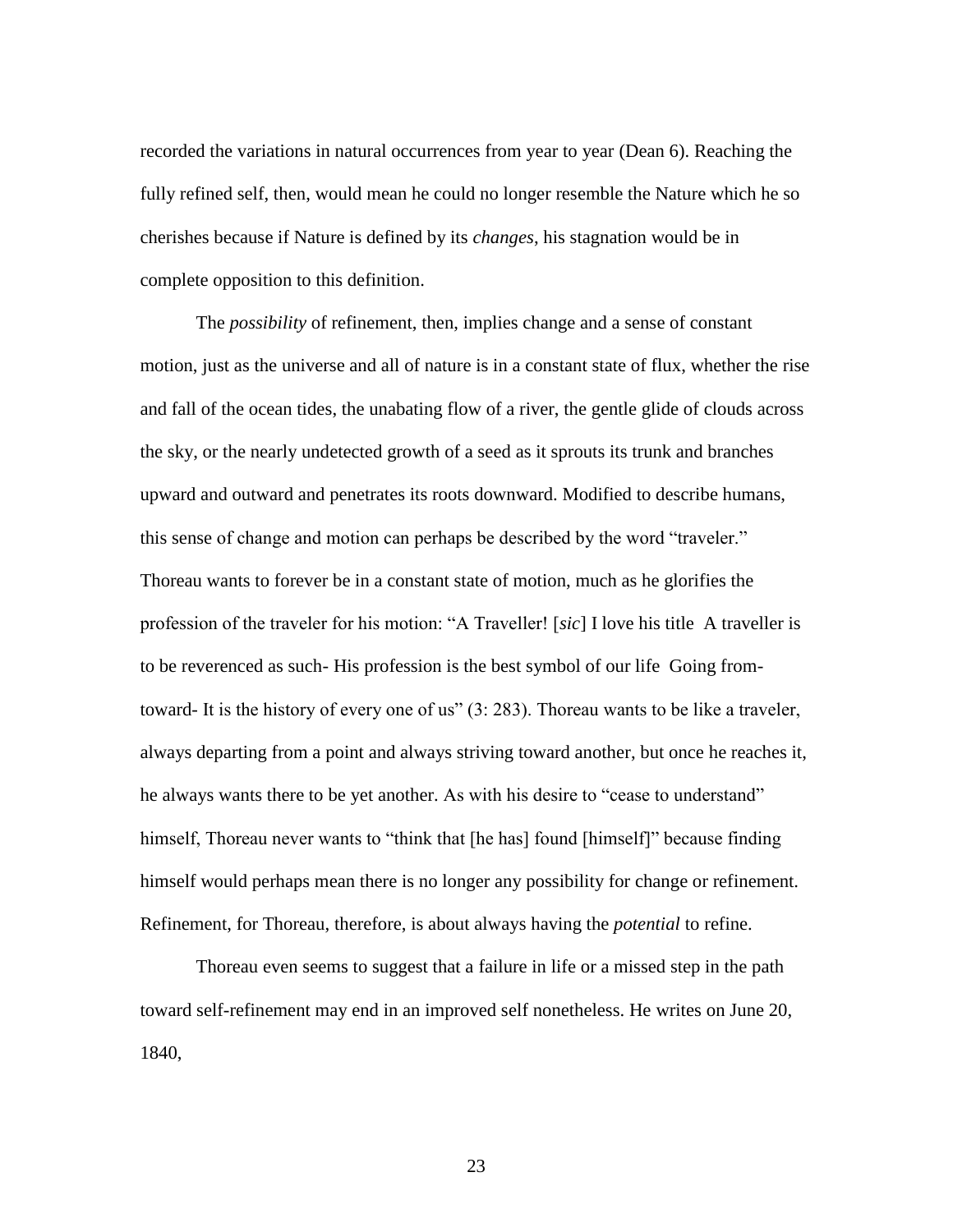Let us remember not to strive upwards too long, but sometimes drop plumb down the other way, and wallow in meanness: From the deepest pit we may see the stars, if not the sun. Let us have presence of mind enough to sink when we cant

In this passage it seems that the "deepest pit" may actually prove to be the ultimate state of potential. Here, refinement is about being able to let go of only moving forward and allowing the self to take a step back so as to view from a different perspective, perhaps to relinquish the need to view a phenomenon in its totality as focusing on only part of an object may defamiliarize it in such a way that it elicits a deeper understanding, though on a smaller scale.

[*sic*] swim…Praise begins when things are seen partially. (1: 133)

Thoreau's supposed failure regarding his book, *A Week on the Concord and Merrimack Rivers*, also seems to have created more potential in his progress toward becoming his ideal self. In the "Historical Introduction" of *Volume 7*, Nancy Simmons and Ron Thomas note that Thoreau's publisher sent back "706 unsold copies" (Simmons and Thomas 412) of the book and in response to this, Thoreau writes on October 28, 1853,

I can see now what I write for & the result of my labors-

Nevertheless, in spite of this result-sitting beside the inert mass of my works-I take up my pen tonight to record what thought or experience I may have had with as much satisfaction as ever- Indeed I believe that this result is more inspiring & better for me than if a thousand had bought my wares It affects my privacy less  $\&$ leaves me freer. (7: 123)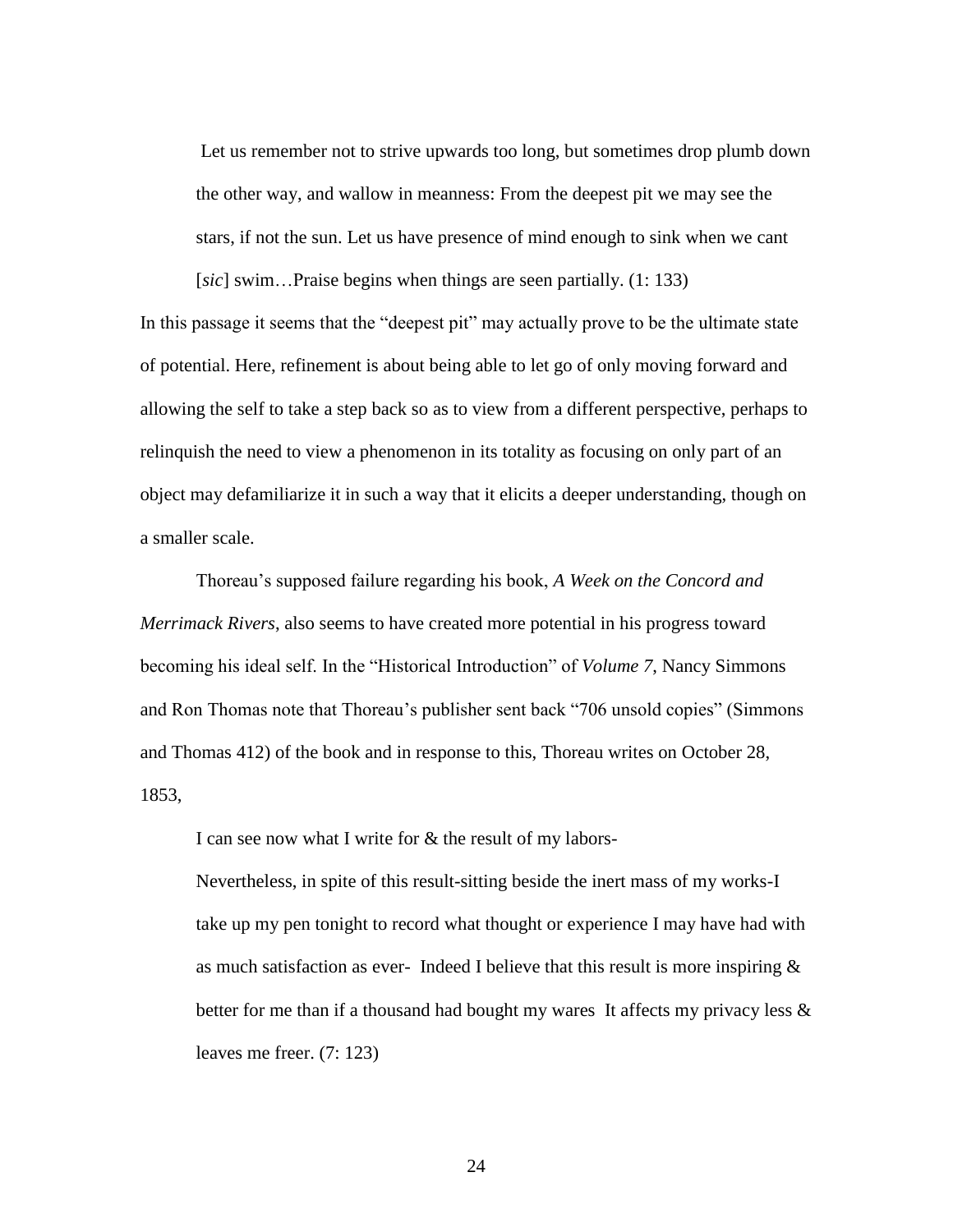This incident that might have seemed like a failure was perhaps the "deepest pit" which Thoreau allowed himself to sink into. From this lowest point, he perhaps realized his place of infinite potential as he felt "freer" – free, perhaps, from the ensnaring thoughts of others who might read his writing and thereby rob him of his solitude.<sup>9</sup> In fact, this failure seems to even be a more positive than a negative or even a neutral experience as this incident is described as "more inspiring" and "better" than if he had found success in his publication. Failure, for Thoreau, therefore, seems to be a state of potential from which he may propel himself into becoming his ideal self.<sup>10</sup>

By pushing past failures and instead learning to appreciate himself, Thoreau perhaps aims to suppress his innately self-critical tendencies as this also seems to be a requirement when refining his life. When Thoreau writes, "Yet I do not see what these

<sup>9</sup> On August 8, 1852, Thoreau writes, "I know...that Sadi entertained once identically the same thought that I do-and thereafter I can find no essential difference between Sadi and myself...By the identity of his thought with mine he still survives...In his thoughts I have a sample of *him* a slice from his core…" (5: 289- 290). In this passage, it is as if Thoreau believed that, by having the same thought as Sadi, Sadi was, in a sense, with Thoreau. If this is true, perhaps Thoreau believed that if no one read his thoughts in his book, *A Week*, he could avoid the encroachment of an audience on his privacy.

 $10$  By allowing himself to fail and even by seemingly cherishing his moments of "failure," Thoreau seems to create even more potential for his refinement. In "On Potentiality," Giorgio Agamben writes, "…if a potentiality to not-be originally belongs to all potentiality, then there is truly potentiality only where the potentiality to not-be does not lag behind actuality but passes folly into it as such" ("On Potentiality" 183). In order for the potential to-be to exist, there needs to also exist the potential not-to-be. In his process of refinement, Thoreau allows himself both of these potentials: he allows himself to "improve," which could directionally be described as moving forward or upward in his progressive growth; however, he also believes he should "have presence of mind enough to sink when [he] cant [*sic*] swim" (1: 133). Therefore, in his process of refinement into his ideal self, he expands his potential not only by allowing himself to move forward but also by allowing himself to move backward. This backward motion is vital for the forward motion: it is as if the "deepest pit" (1: 133) is where he may realize his own "impotentiality" so that he may create potential. This echoes Agamben's thinking in "Bartleby, or On Contingency": "Only when we succeed in sinking into this Tartarus and experiencing our own impotentiality do we become capable of creating, truly becoming poets" ("Bartleby, or On Contingency" 253). Thoreau then, in the moments of his failures, in the moments when he takes a step back, and in the moments when he allows him to sink into the depths of the abyss, is able to "truly becom[e] [a poet]," and in leaving open the possibility to both progress and retrogress, Thoreau perhaps ultimately creates the "Divine Being" ("Bartleby, or On Contingency" 252), potential.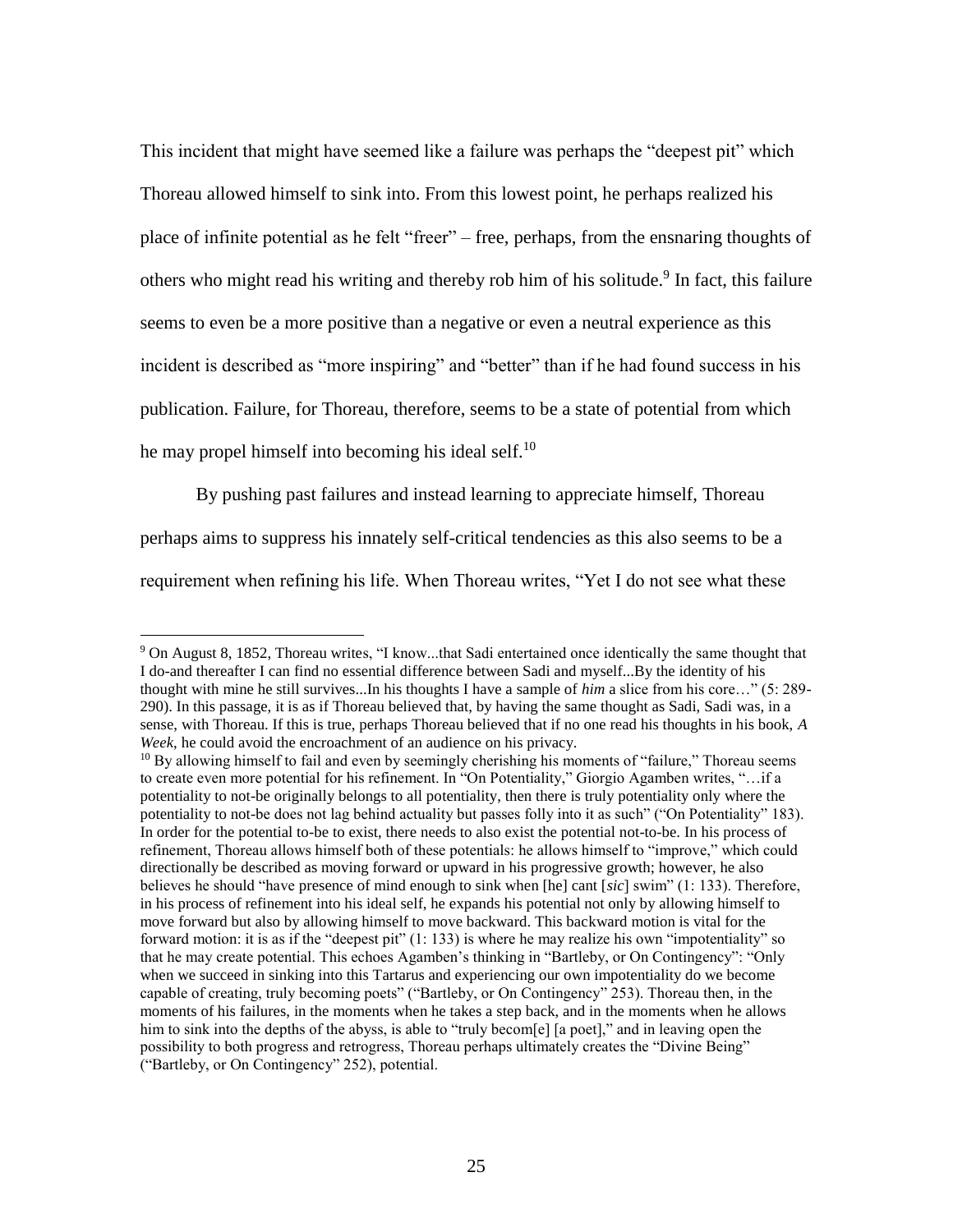things can be. I begin to see such an object when I cease to *understand* it-and see that I did not realize or appreciate it before-but I get no further than this" (3: 148), perhaps to get "further" requires Thoreau to at last "realize" and "appreciate" the object. Appreciation, for Thoreau, results from being "completely lost or turned around" (6: 47). Perhaps in order to get "further," therefore, Thoreau must first be lost to himself in order to "realize," or understand, himself, and he must also "appreciate" himself, much as he writes, "May I treat myself tenderly as I would treat the most innocent child whom I love...May I be to myself as one is to me whom I love-a dear & cherished object-" (3: 311-312). The *possibility* of refinement, therefore, seems to require both realization and appreciation: realization so that he may become aware of the potential for refinement and appreciation so that he may view himself differently, as he would a beloved child.

The *Journal* allowed Thoreau to cultivate this appreciation of himself, and the format of the *Journal* itself also reflects his intent for continuous self-refinement as the genre also always contained the potential to be refined. Thoreau's decisions of inclusion and exclusion in his entries allowed him to view himself "not as what [he was]" but "as what [he] aspired to be" upon return to his *Journal*. Viewing himself "as what [he] aspired to be" allowed Thoreau to see himself the way he believed Emerson viewed him. In the "Historical Introduction" of *Volume 3*, Sattelmeyer et al. posit that when Thoreau writes of friendship in *A Week*, he is writing about Emerson, who, "'treated us not as what we were, but as what we aspired to be" (Sattelmeyer et al. 487). Perhaps Thoreau, when he returned to reread his *Journal*, wanted to view himself in the same way Emerson had. Perhaps this is how Thoreau planned to view himself as "a dear & cherished object"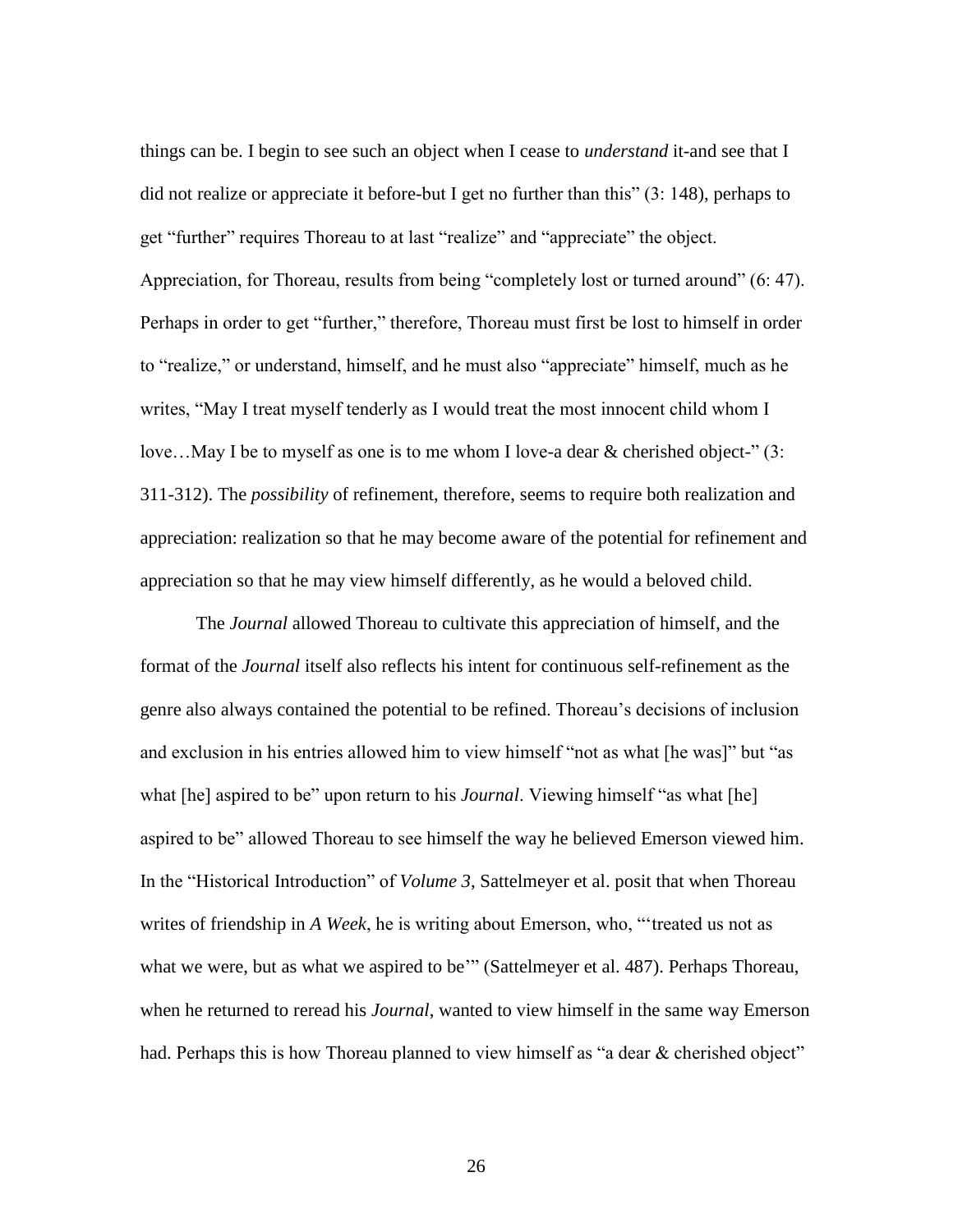as in the quote above from July 16, 1851, and perhaps this is how he believed he could create the potential for refinement as it would elicit an appreciation of the self.

In his entries, Thoreau decides to exclude certain experiences in his life, such as his refusal to go into detail about his work as a surveyor (O'Connell 573), and in his exclusions of Ruth Emerson's death and of Ellen Fuller Channing's leaving her husband (Simmons and Thomas 404-405). This perhaps suggests that Thoreau wished to preserve only those thoughts which would later stimulate himself upon his return to reread his *Journal* in the process of "cast [ing] off" the "scurf" which would not be beneficial for him to reexperience later in life (10: 317). On July 7, 1851, Thoreau writes, "I believe that the mind can be profaned by the habit of attending to trivial things so that all our thoughts shall be tinged with triviality" (3: 290). Though the *Journal* allowed Thoreau to record those observations and experiences which may not first appear to be "Truths" but that may one day reveal themselves to be so, as the above-mentioned incidents pertained to social matters, he perhaps felt them too "trivial" to include in his *Journal*. On September 20, 1851, he writes that the town is a place of "emphatically *trivial* things" and describes the "affairs of men" with the same adjective (4: 85). Perhaps then, Thoreau omits these "trivial" topics from his entries to leave room for those subjects that he believes will create the possibility for his refinement.

Thoreau directly writes of his decisions of inclusion and exclusion in his entry on January 24, 1856:

A journal is a record of experiences & growth--not a preserve of things well done or said. I am occasionally reminded of a statement which I have made in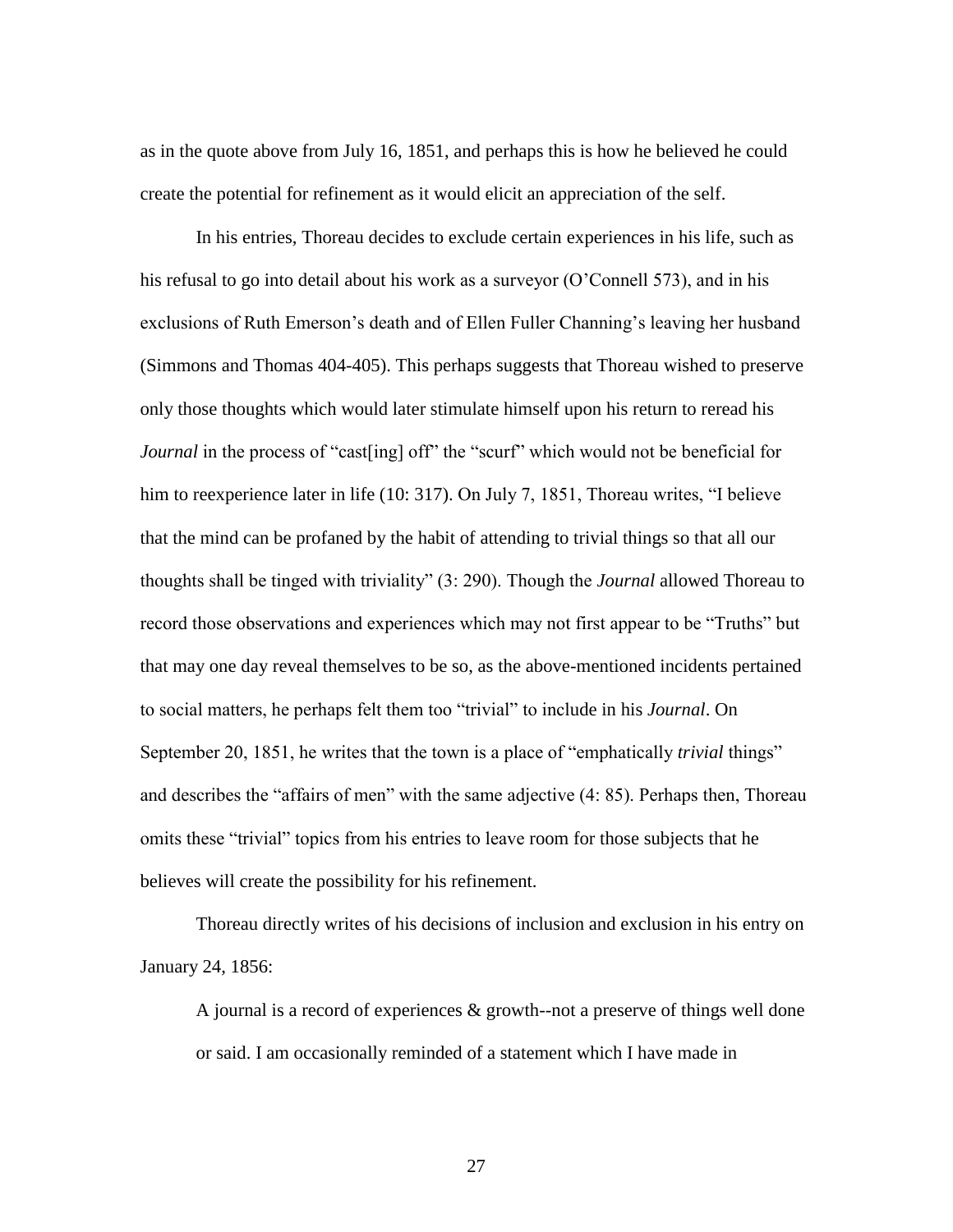conversation & immediately forgotten--which would read much better than what I put in my journal. It is a ripe dry fruit of long past experience which falls from me easily without giving pain or pleasure-- The charm of the journal must consist in a certain greenness--though freshness--& not in maturity. Here I cannot afford to be remembering what I said or did-- my scurf cast off--but what I am & aspire to become. (10: 317)

In this passage, Thoreau speaks of his decisions of inclusion and exclusion, saying he should include "experiences" and "growth" and notions of what he "aspire[s] to become," the words reminiscent of how he believed Emerson viewed him. "[T]hings well done or said" should be excluded as "remembering what [he] said or did" is considered "scurf" that needs to be "cast off." Perhaps these decisions of inclusion and exclusion were made with the intent of return in mind; if Thoreau knew he would return to his external memory in the form of the *Journal*, he could "forget" anything that might not be beneficial to his refinement process, yet "remember" anything that might create potential to progress toward his ideal self.

On November 16, 1850, Thoreau also notes his choice of subjects for writing, "My Journal should be the record of my love. I would write in it only of the things I love. My affection for any aspect of the world. What I love to think of" (3: 143). As Thoreau writes that he should write "*only* of the things" he loves, whether or not he always follows through with these words, it suggests that he believes that a *Journal* should only preserve those "things [he] love[s]" and perhaps appreciates. Perhaps, then, one could relate this to the way that he writes about himself, as one who he "aspire[s] to become,"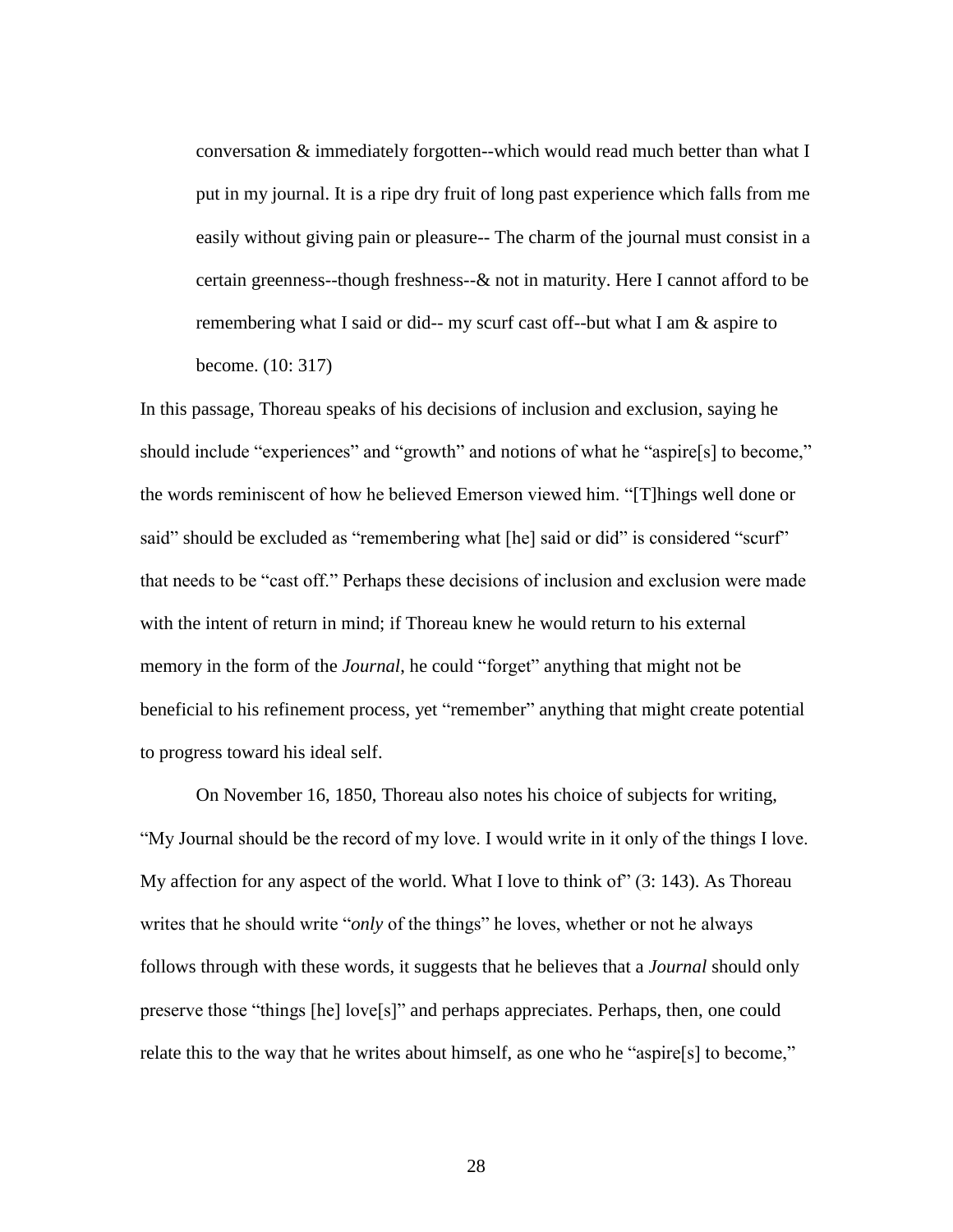and in this way, he seems to write about himself as the version of himself who he loves. Then, upon return to his *Journal*, he would be able to view himself as a "dear & cherished object," and by viewing himself with love and appreciation, he could perhaps better create the potential for his refinement.

Through these decisions of inclusion and exclusion, Thoreau is, in a sense, refining the very process he uses to refine himself, and perhaps this is the way Thoreau envisioned maintaining the possibility of his refinement. As Thoreau kept his external memory in a constant state of potential for refinement, perhaps he too was able to thereby keep himself in the same state of constant potential. Thoreau certainly intended to refine his *Journal* as he used the form to his advantage by returning to his entries to edit, revise, or add new information. In the "Historical Introduction" of *Volume 5*, Patrick O'Connell writes that "the *Journal* functioned not only as a record but as a resource that he continued to consult, as is evidenced by the fact that he occasionally penciled in corrections and comments based on new information he discovered some time later" (O'Connell 571). As Robert Sattelmeyer writes in the "Historical Introduction" of *Volume 2*, Thoreau "characteristically left large blank spaces- sometimes more than half a page-above or below an entry" and he "returned to these entries and expanded them" (Sattelmeyer 453). Francois Specq, in "Thoreau's Journal or the Workshop of Being," writes that the genre of the journal allows for this return to edit as the work itself is always "incomplete and so continually open to revision" (Specq 392), and similarly, in *Thoreau's Morning Work*, H. Daniel Peck writes that the genre of the journal "allows for constant revision" (Peck 86).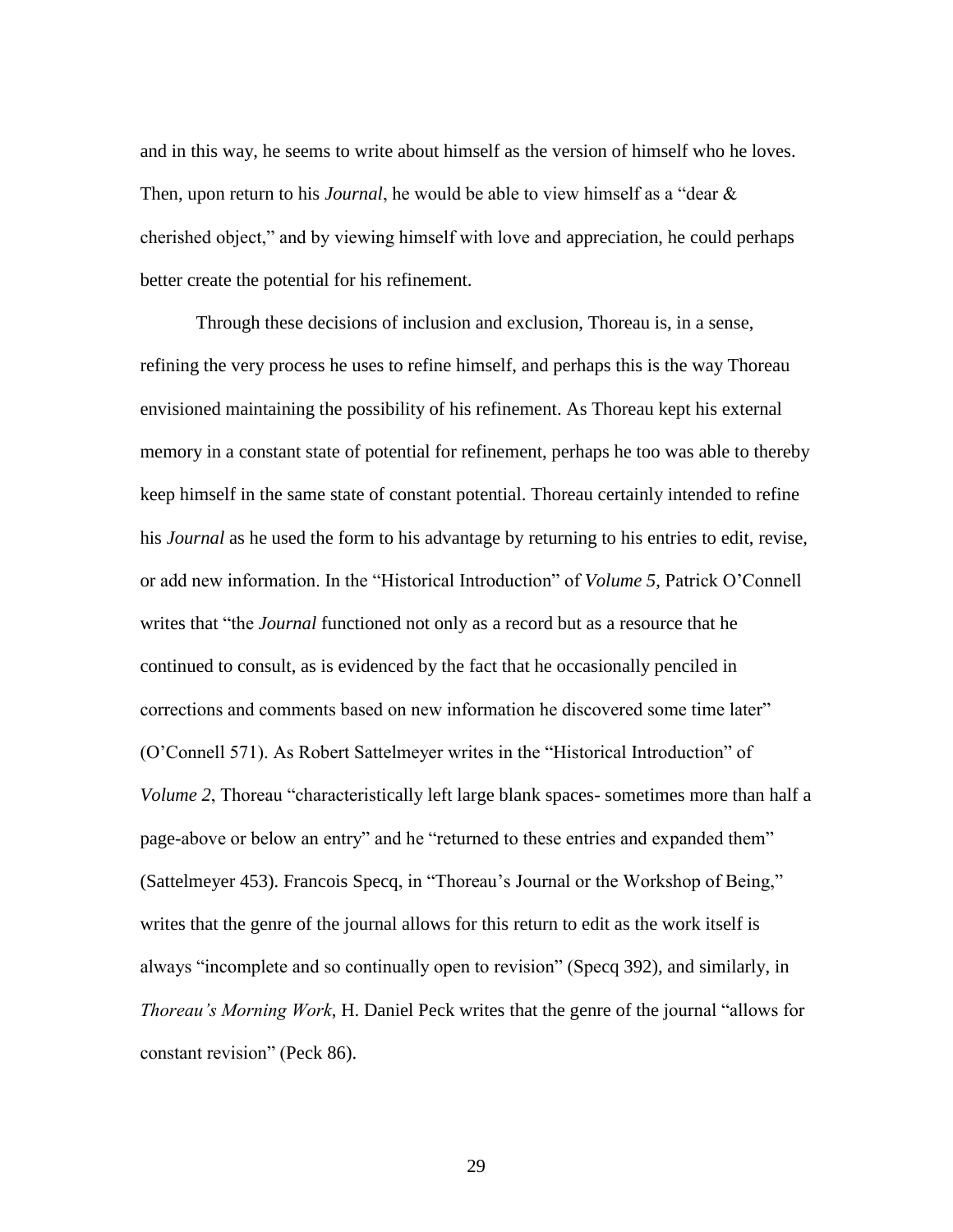Since the *Journal* was open to refinement and because the *Journal* was itself Thoreau's tool for his own refinement, Thoreau could, in a sense, perform an act of "meta-refinement" in refining the process he used to refine himself. However, the paramount aspect of this is perhaps the *potential* for meta-refinement, as the advantage of the *Journal* seems to exist in its creation of potential. The *Journal* allowed Thoreau to defamiliarize himself so that he might view himself as a stranger might to create the *potential* to *realize* something new about himself; however, it also created the *potential* for him to view and *appreciate* himself as he would an admired friend or adored child. As a blueprint of his changes overtime, the *Journal* awakened Thoreau to the understanding that the self was always adapting, always internalizing observations, and always interpreting perceptions whereby the mind is constantly revising its interactions and relations with the external world, and in turn, he was able to do the same for his internal world. In writing his *Journal*, therefore, Thoreau perhaps forged the ultimate tool that both embodied and bestowed everlasting potential for the refinement of the self. As Thoreau writes in his essay, "Reform and the Reformers," "Inward is a direction which no traveller [*sic*] has taken" (*Reform Papers* 193). Thoreau, then, becomes the pioneer, ever a traveler, ever an excavator of knowledge from the uncharted caverns of the self, and therefore ever a creator of his own potential to refine.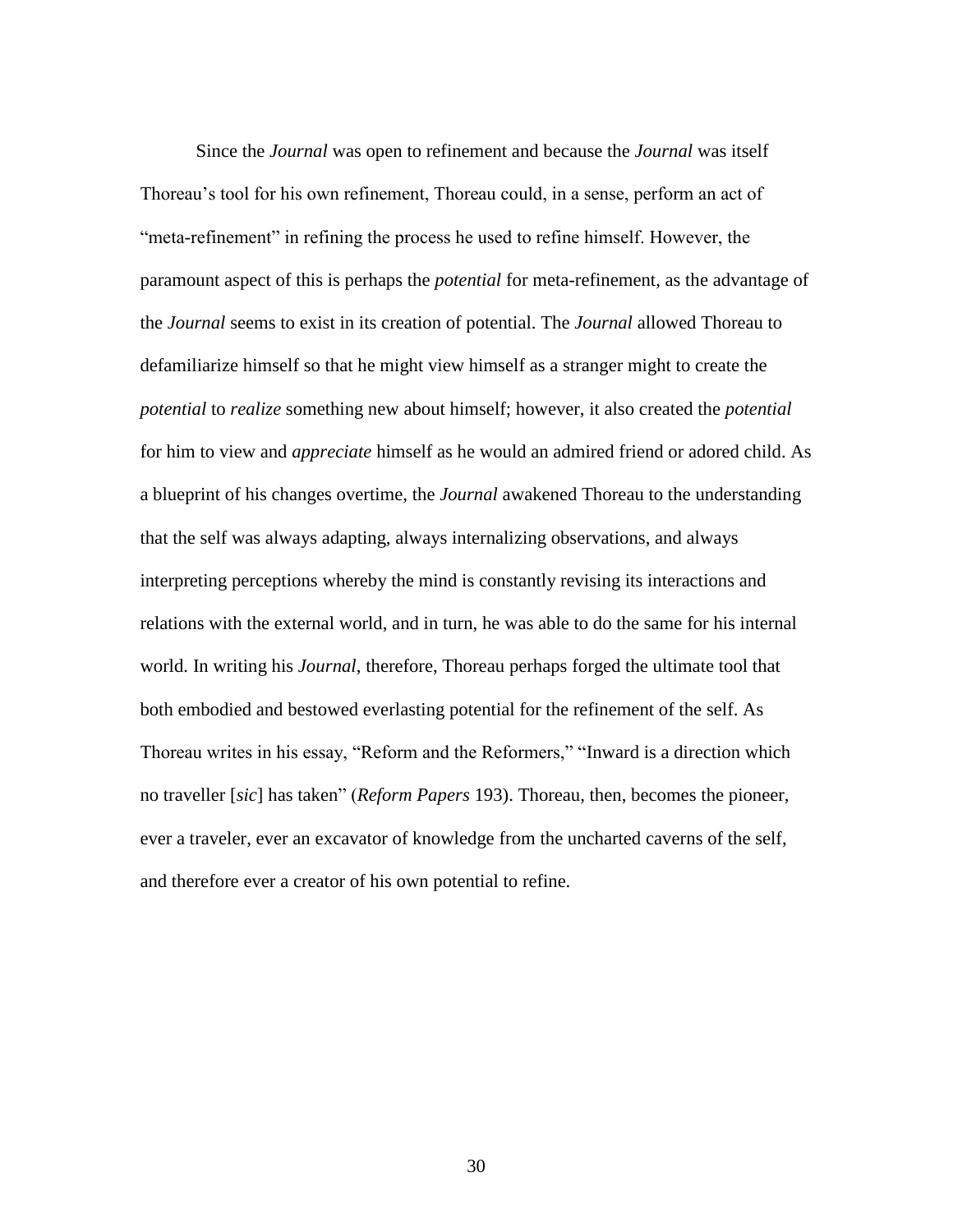#### Works Cited

- Agamben, Giorgio. "Bartleby, or On Contingency." *Potentialities: Collected Essays in Philosophy*. Stanford University Press, 1999, pp. 243-271.
- ---. "On Potentiality." *Potentialities: Collected Essays in Philosophy*. Stanford University Press, 1999, pp. 177-184.
- Buell, Lawrence. *The Environmental Imagination: Thoreau, Nature Writing, and the Formation of American Culture*. Harvard University Press, 1995.
- Cameron, Sharon. *Writing Nature: Henry Thoreau's Journal*. University of Chicago Press, 1989.
- Dean, Bradley P. Introduction: "Thoreau's Broken Task." *Faith in a Seed*, by Henry David Thoreau, Island Press, 1993, pp. 3-17.
- Dhammarakkhita, Phra. *Metta Bhavana: Loving-kindness Meditation*. Dhammodaya Meditation Centre, 2001.
- Emerson, Ralph Waldo. "Nature." *Essays and Lectures*. Literary Classics of the United States, 1983, pp. 6-49.
- McGregor, Robert Kuhn. "Henry David Thoreau: The Asian Thread." *Thoreau's Importance for Philosophy*, edited by Rick Anthony Furtak, Jonathan Ellsworth, and James D. Reid, Fordham University Press, 2012, pp. 201–217.
- Miller, Perry. *Consciousness in Concord: The Text of Thoreau's Hitherto "Lost Journal"(1840-1841)*. Houghton Mifflin, 1958.
- Neufeldt, Leonard N. and Nancy Craig Simmons. "Historical Introduction." *Journal Volume 4: 1851-1852*, Princeton University Press, 1992, pp. 631-644.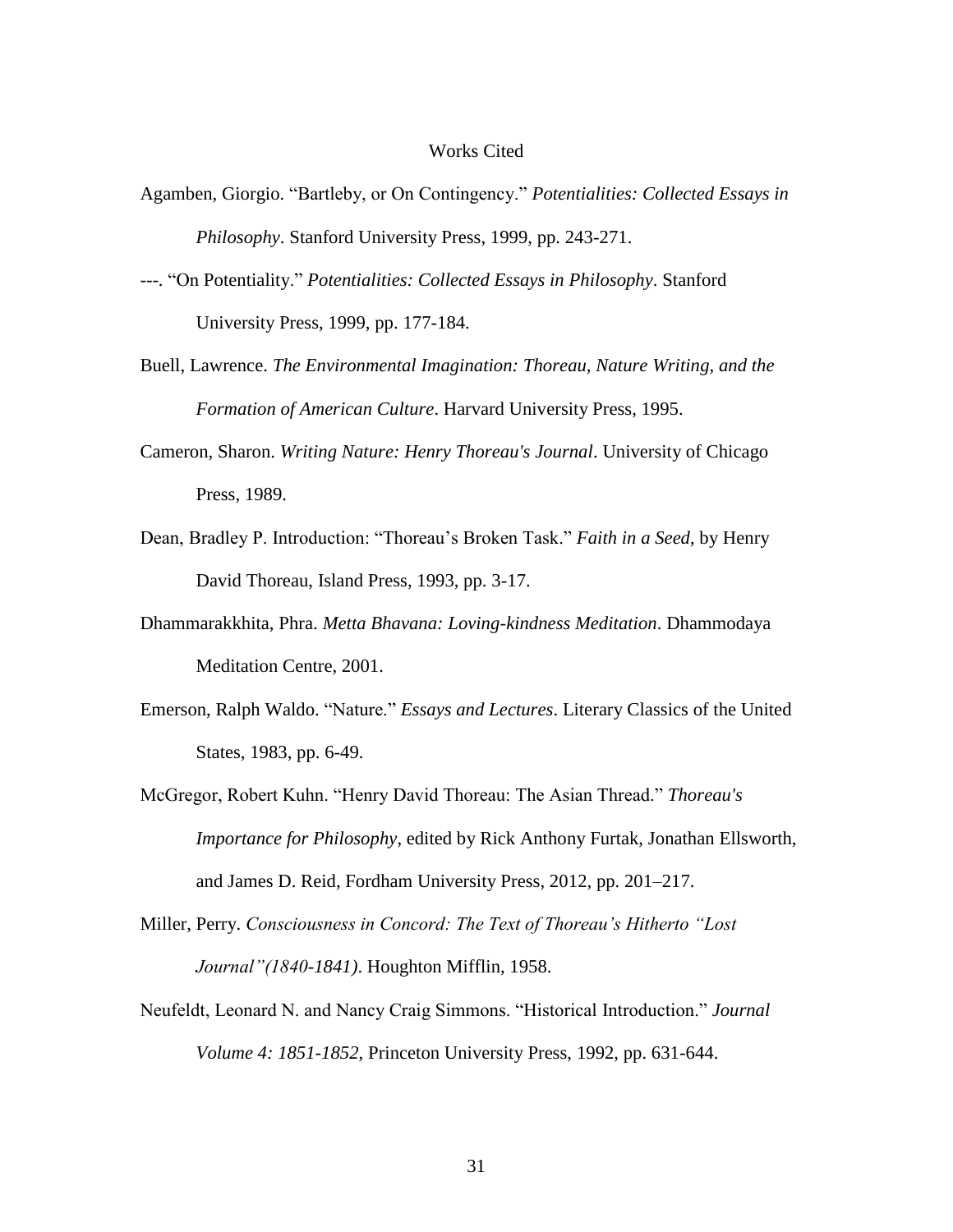- Oatley, Keith, and Maja Djikic. "Writing as Thinking." *Review of General Psychology*, vol. 12, no. 1, 2008, pp. 9-27.
- O'Connell, Patrick. "Historical Introduction." *Journal Volume 5: 1852-1853*, Princeton University Press, 1997, 559-587.
- Patel, Deven M. "Mettābhāvanā in Traditional and Popular Buddhist Contexts." *Asian Philosophy*, vol. 23, no. 4, 2013, pp. 323-340.
- Peck, H. Daniel. *Thoreau's Morning Work: Memory and Perception in A Week on the Concord and Merrimack Rivers, the Journal, and Walden*. Yale University Press, 1994.
- Petrulionis, Sandra Harbert. "Historical Introduction." *Journal Volume 8: 1854*, Princeton University Press, 2002, pp. 394-412.
- Plato. "Apology." *The Internet Classics Archive*. The Massachusetts Institute of Technology, http://classics.mit.edu/Plato/apology.html.
- Poirier, Richard. *The Renewal of Literature: Emersonian Reflections*. Yale University Press, 1987.
- Rossi, William and Heather Kirk Thomas. "Historical Introduction." *Journal Volume 6: 1853*, Princeton University Press, 2000, pp. 366-380.
- Sattelmeyer, Robert. "Historical Introduction." *Journal Volume 2: 1842-1848*, Princeton University Press, 1984, pp. 445-466.
- Sattelmeyer, Robert, Mark R. Patterson, and William Rossi. "Historical Introduction." *Journal Volume 3: 1848-1851*, Princeton University Press, 1990, pp. 478-498. Shklovsky, Viktor. "Art, as Device." *Poetics Today*, vol. 36, no. 3, 2015, pp. 151-174.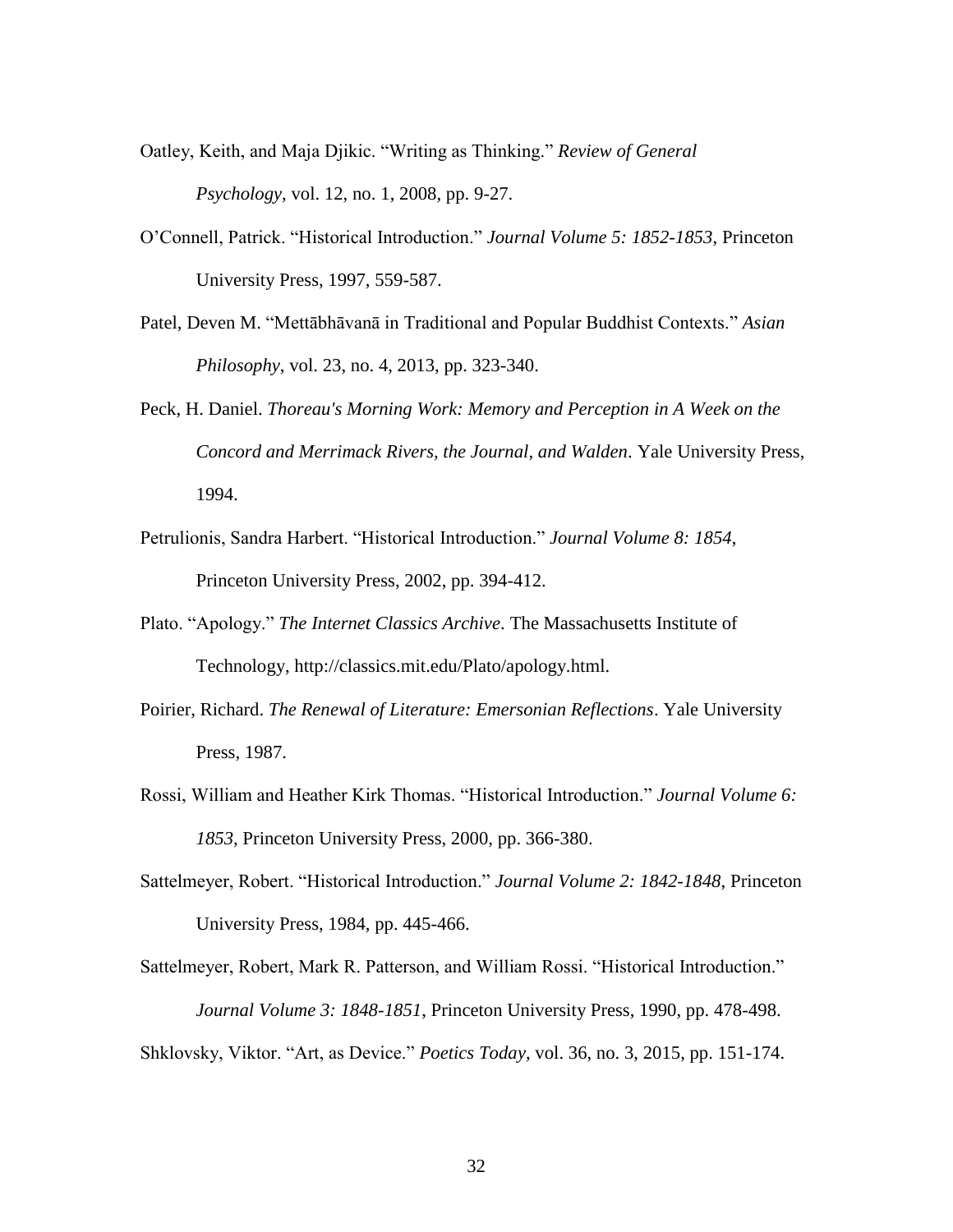- Simmons, Nancy Craig and Ron Thomas. "Historical Introduction." *Journal Volume 7: 1853-1854*, Princeton University Press, 2009, pp. 393-418.
- Slovic, Scott. *Seeking Awareness in American Nature Writing*. University of Utah Press, 1992.
- Specq, François. "Thoreau's Journal or the Workshop of Being." *Criticism*, vol. 58, no. 3, 2016, pp. 375-408.
- Stapleton, Laurence, ed. *H.D. Thoreau: A Writer's Journal*. Dover Publications, Inc., 1960.
- Tauber, Alfred I. *Henry David Thoreau and the Moral Agency of Knowing*. University of California Press, 2001.
- Thoreau, Henry David. *Essays: Henry D. Thoreau*, Edited by Jeffery S. Cramer, Yale University Press, 2013.
- ---. *Faith in a Seed: The Dispersion of Seeds and Other Late Natural History Writings*. Edited by Bradley P. Dean, Island Press, 1993.
- ---. *Journal Volume 1: 1837-1844*. Edited by Elizabeth Witherell et al,

Princeton University Press, 1981.

- ---. *Journal Volume 2: 1842-1848*. Edited by Robert Sattelmeyer, Princeton University Press, 1984.
- ---. *Journal Volume 3: 1848-1851*. Edited by Robert Sattelmeyer, Mark

R. Patterson, and William Rossi, Princeton University Press, 1990.

---. *Journal Volume 4: 1851-1852*. Edited by Leonard N. Neufeldt and Nancy Craig Simmons, Princeton University Press, 1992.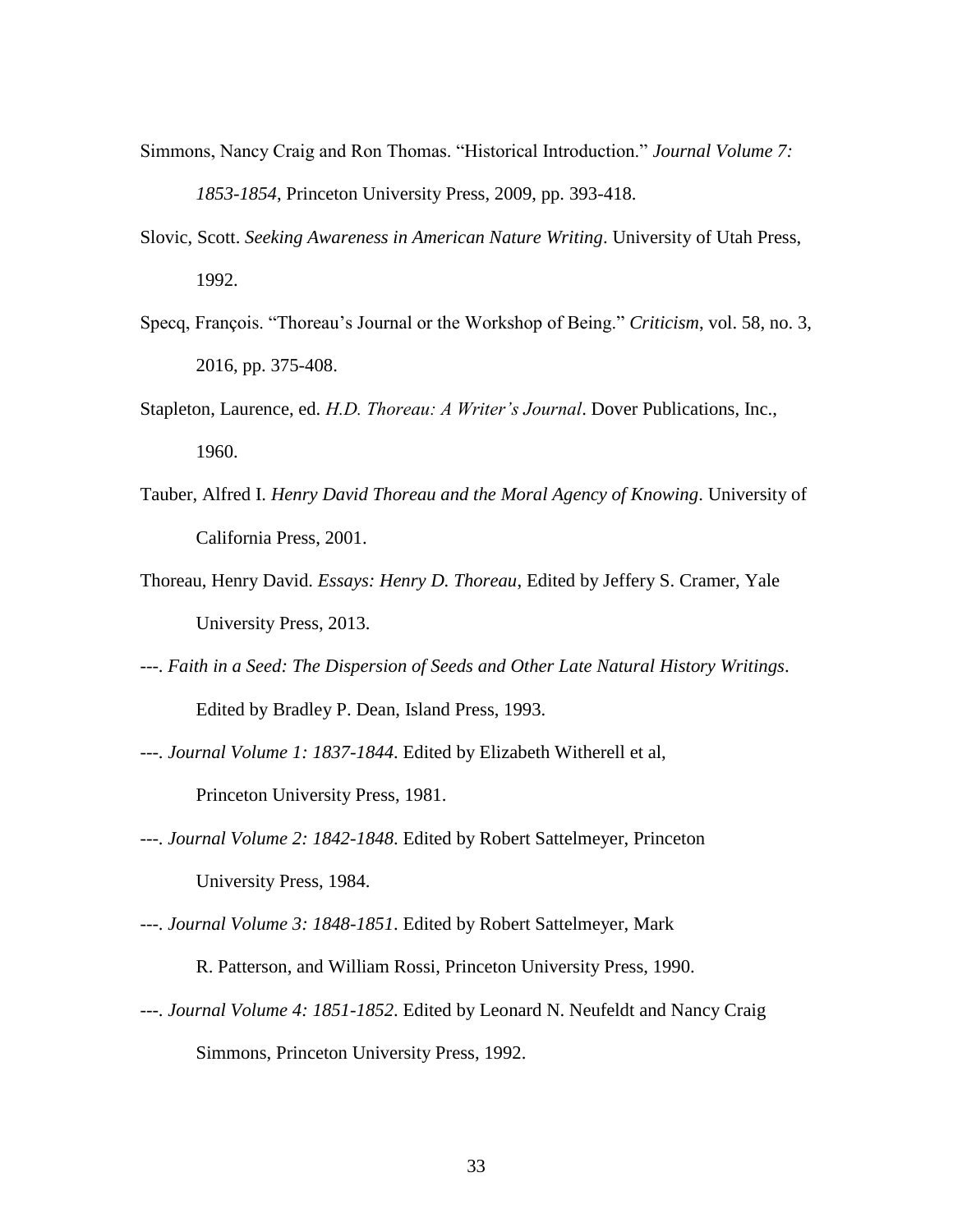- ---. *Journal Volume 5: 1852-1853*. Edited by Patrick F. O'Connell, Princeton University Press, 1997.
- ---. *Journal Volume 6: 1853*. Edited by William Rossi and Heather Kirk Thomas, Princeton University Press, 2000.
- ---. *Journal Volume 7: 1853-1854*. Edited by Nancy Craig Simmons and Ron Thomas, Princeton University Press, 2009.
- ---. *Journal Volume 8: 1854*. Edited by Sandra Harbert Petrulionis, Princeton University Press, 2002.
- ---. "Journal 10: 1855-1856." *The Writings of Henry D. Thoreau*, University of California, Santa Barbara,

[http://thoreau.library.ucsb.edu/writings\\_journals\\_pdfs/J10f3-f](http://thoreau.library.ucsb.edu/writings_journals_pdfs/J10f3-)4.pdf.

---. "Journal 13: 1857-1858." *The Writings of Henry D. Thoreau*, University of California, Santa Barbara,

[http://thoreau.library.ucsb.edu/writings\\_journals\\_pdfs/J13f1-f](http://thoreau.library.ucsb.edu/writings_journals_pdfs/J13f1-)3.pdf.

---. "Journal 14: 1858-1859." *The Writings of Henry D. Thoreau*, University of California, Santa Barbara,

[http://thoreau.library.ucsb.edu/writings\\_journals\\_pdfs/J14f4-f](http://thoreau.library.ucsb.edu/writings_journals_pdfs/J14f4-)6.pdf.

---. "Journal 16: 1860-1861." *The Writings of Henry D. Thoreau*, University of California, Santa Barbara,

[http://thoreau.library.ucsb.edu/writings\\_journals\\_pdfs/J16f1-f](http://thoreau.library.ucsb.edu/writings_journals_pdfs/J16f1-)3.pdf.

---. "Natural History of Massachusetts." *Essays: Henry D. Thoreau*, Edited by Jeffery S. Cramer, Yale University Press, 2013, pp. 1-26.